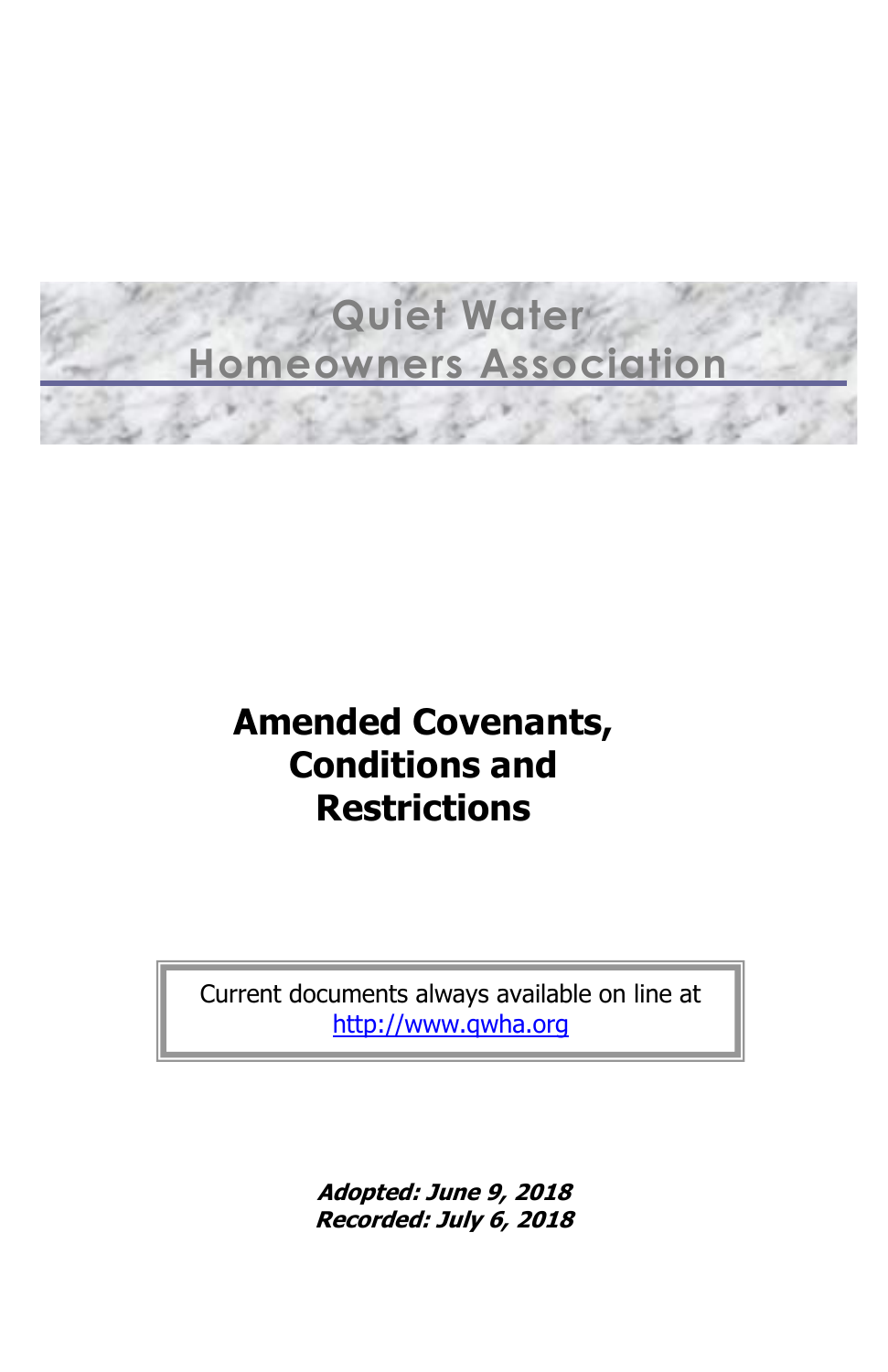## TABLE OF CONTENTS

| 3.1 Members' Easements of Enjoyment 9             |  |
|---------------------------------------------------|--|
|                                                   |  |
| 3.3 Title to Common Areas 11                      |  |
| 3.4 Limited Common Areas11                        |  |
| 4. Covenant for Maintenance Assessment12          |  |
| 4. 1 Creation of the Lien and Personal Obligation |  |
|                                                   |  |
| 4.2 Purpose of Assessments 12                     |  |
| 4.3 Quarterly Assessments 12                      |  |
| 4.4 Special Assessments for Capital               |  |
|                                                   |  |
| 4.5 Quorum For Any Action Authorized Under        |  |
|                                                   |  |
| 4.6 Effect of Nonpayment of Assessments 15        |  |
| 4.7 Subordination of Assessment Lien to First     |  |
|                                                   |  |
| ARTICLE III - ARCHITECTURAL DESIGN AND            |  |
| IMPROVEMENT CONTROLS 17                           |  |
| Section 1. General Provisions17                   |  |
| Section 2. Design Review Committee 17             |  |
| Section 3. No Compensation 17                     |  |
|                                                   |  |
| 4.1 Conditions pertaining to standard lots18      |  |
| 4.2 Conditions pertaining to "cluster" lots19     |  |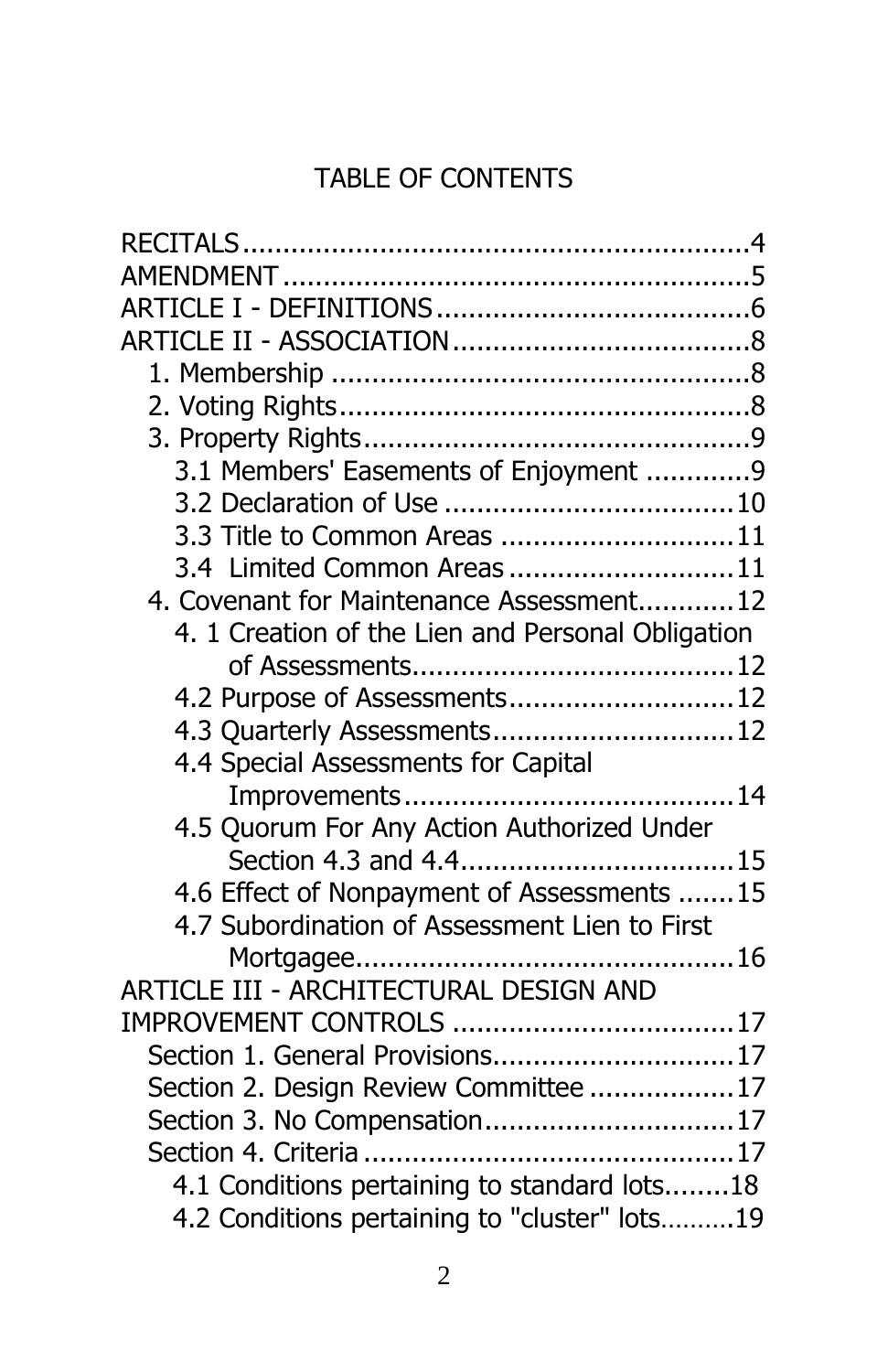| Section 5. Exterior Maintenance20       |  |
|-----------------------------------------|--|
| 5.1 Common Area Maintenance20           |  |
| 5.2 Limited Common Area Maintenance20   |  |
| 5.3 Exterior Building Maintenance 20    |  |
| 5.4 The Right of Association to Perform |  |
|                                         |  |
|                                         |  |
|                                         |  |
|                                         |  |
|                                         |  |
| ARTICLE V - GENERAL PROVISIONS 26       |  |
|                                         |  |
|                                         |  |
|                                         |  |
|                                         |  |
| 5. Benefit of Provisions; Waiver 28     |  |
| 6. Assignment By Developer28            |  |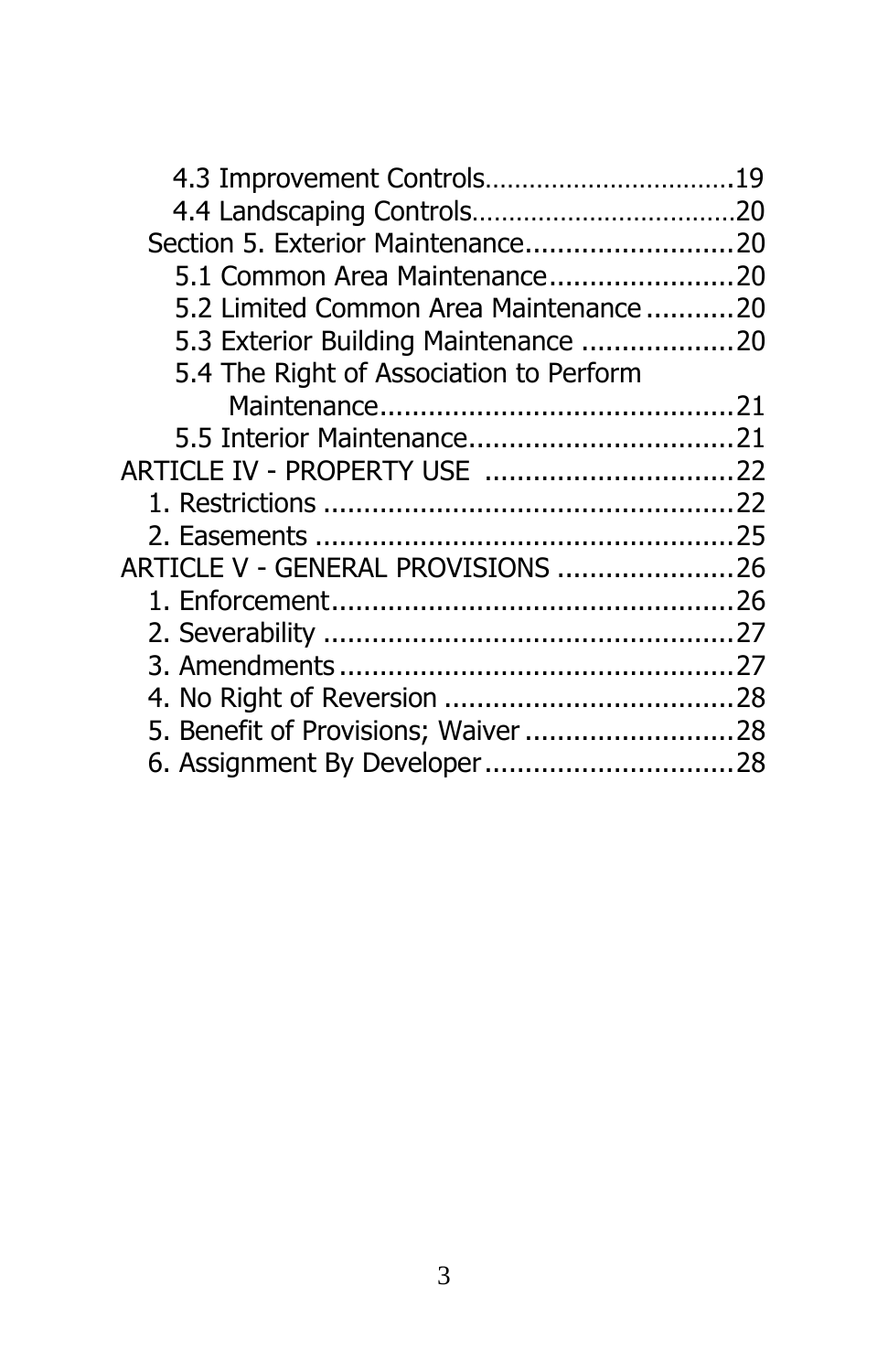## AMENDMENT OF ALL PRIOR COVENANTS, CONDITIONS AND RESTRICTIONS DECLARING NEW COMPREHENSIVE PROTECTIVE COVENANTS, CONDITIONS AND RESTRICTIONS FOR QUIET WATER, YACHATS, LINCOLN COUNTY, OREGON

#### <span id="page-3-0"></span>RECITALS:

1. QUIET WATER is a planned unit development within the City of Yachats, Lincoln County, Oregon.

2. QUIET WATER has been developed in several phases. Different covenants, conditions and restrictions (CC&Rs) have been declared for different phases of the development.

3. Because QUIET WATER is located in a unique geographical setting and to enhance and protect the development and the lots therein, Declarants desire to amend all prior covenants, conditions and restrictions by declaring herein a comprehensive set of covenants, conditions and restrictions to control the improvement upon and the use of the lots within the QUIET WATER development. This will enhance the value of the lots and benefit all present and future owners thereof.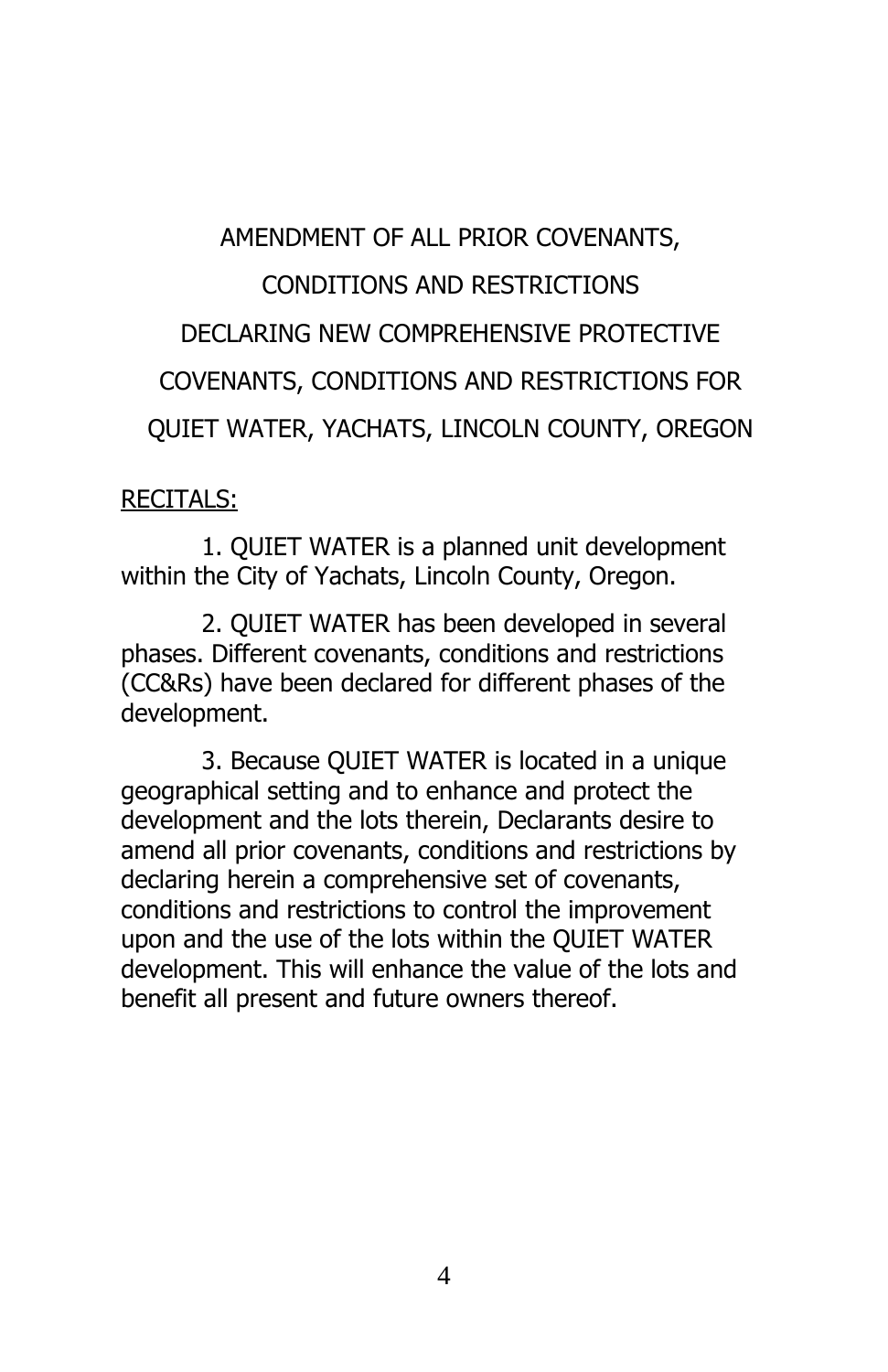#### <span id="page-4-0"></span>AMENDMENT

At least 75 percent (75%) of the Members of the QUIET WATER Homeowners Association and 100 percent (100) of the First Mortgagees, if any, on all lots within the Replats of QUIET WATER Phases I, II, III, and IV hereby completely amend and supercede any and all prior declarations of protective covenants, conditions and restrictions for any portion of QUIET WATER, Yachats, Lincoln County, Oregon, and specifically those recorded:

September 4, 1981 **June 7, 1985** Book 126, page 2338 Book 161, page 1466

August 7, 1984 **June 13, 1986** Book 152, page 1943 Book 171, page 1817

October 22, 1984 December 2, 1987 Book 155, page 261 Book 188, page 0182

April, 1990 Book 217, page 0766

by declaring and establishing that all lots within the QUIET WATER planned unit development hereinafter referred to as The Property shall be held, sold and conveyed on and subject to the covenants, conditions and restrictions hereinafter set forth all of which shall run with the title to said lots, shall be binding upon all persons having or acquiring any right, title or interest in and to said lots, and all persons claiming under them, and shall inure to the benefit of and the limitations upon all future owners of said lots therein.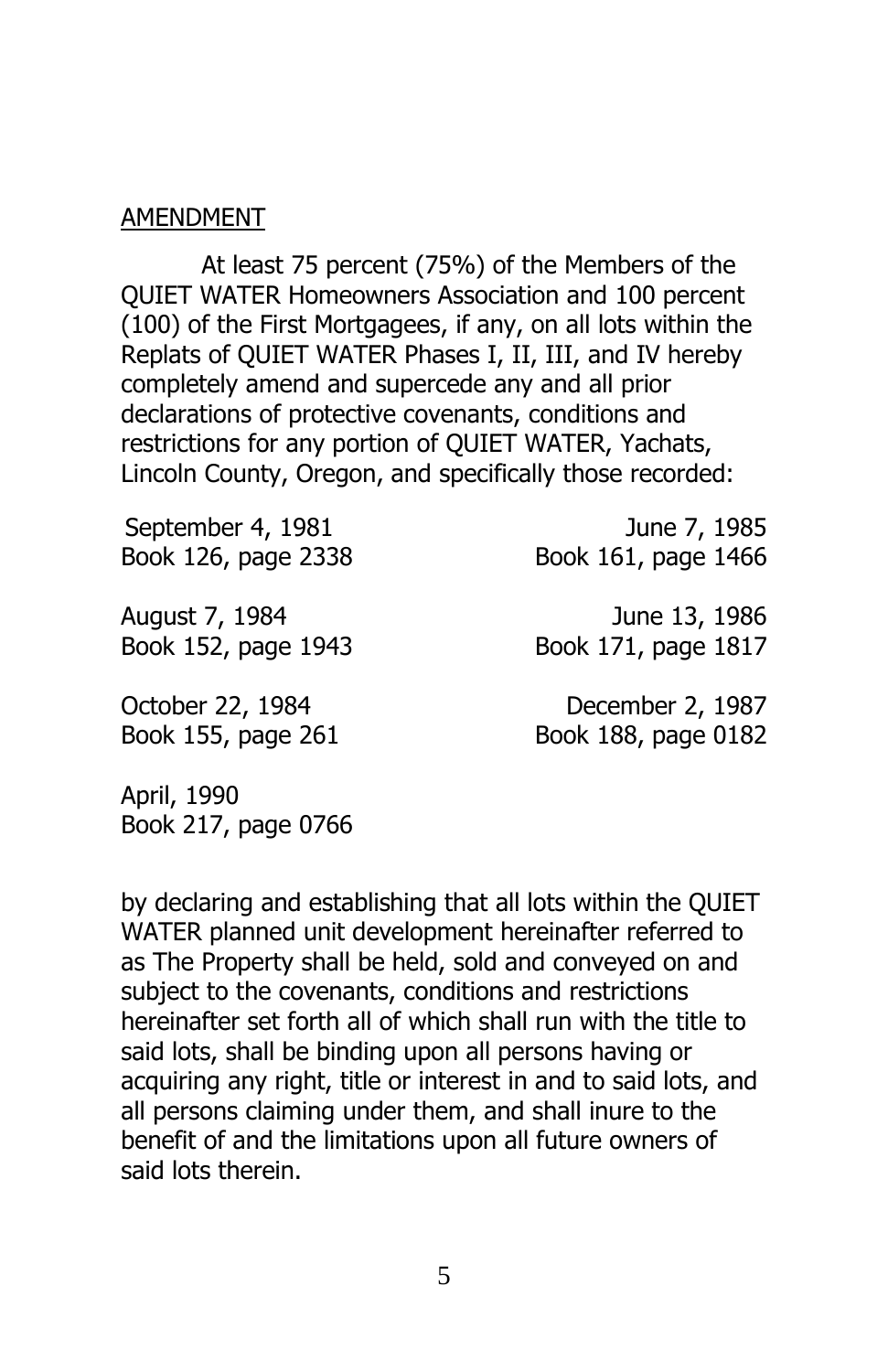## <span id="page-5-0"></span>ARTICLE I

#### **DEFINITIONS**

Whenever used in these CC&Rs, the following terms shall have the following meanings:

1. "Association" shall mean QUIET WATER HOMEOWNERS ASSOCIATION, INC., a non-profit corporation, organized under the laws of the State of Oregon, its successors and assigns.

2. "Cluster Lot" shall mean any lot within the Replats of QUIET WATER Phases I, II, III and IV, and Lot 20, Block 3, QUIET WATER.

3. "Standard Platted Lot" shall mean and refer to those lots in the original Plat of QUIET WATER Phase V, which abut platted streets.

4. "Common Area" shall mean all real property, and appurtenances thereto, now or hereinafter owned by the Association for the common use and enjoyment of all the members of the Association.

5. "Developer" shall mean and refer to QUIET WATER dba YACHATS TRADING CO., their successors, heirs and assigns, or to any successor or assign to all or substantially all of their interest in the development of The Property.

6. "Limited Common Area" shall mean all real property and appurtenances thereto now or hereinafter owned by the Owners of specific lots surrounding such Limited Common Area as described herein for the common use and enjoyment of that limited class of Owners.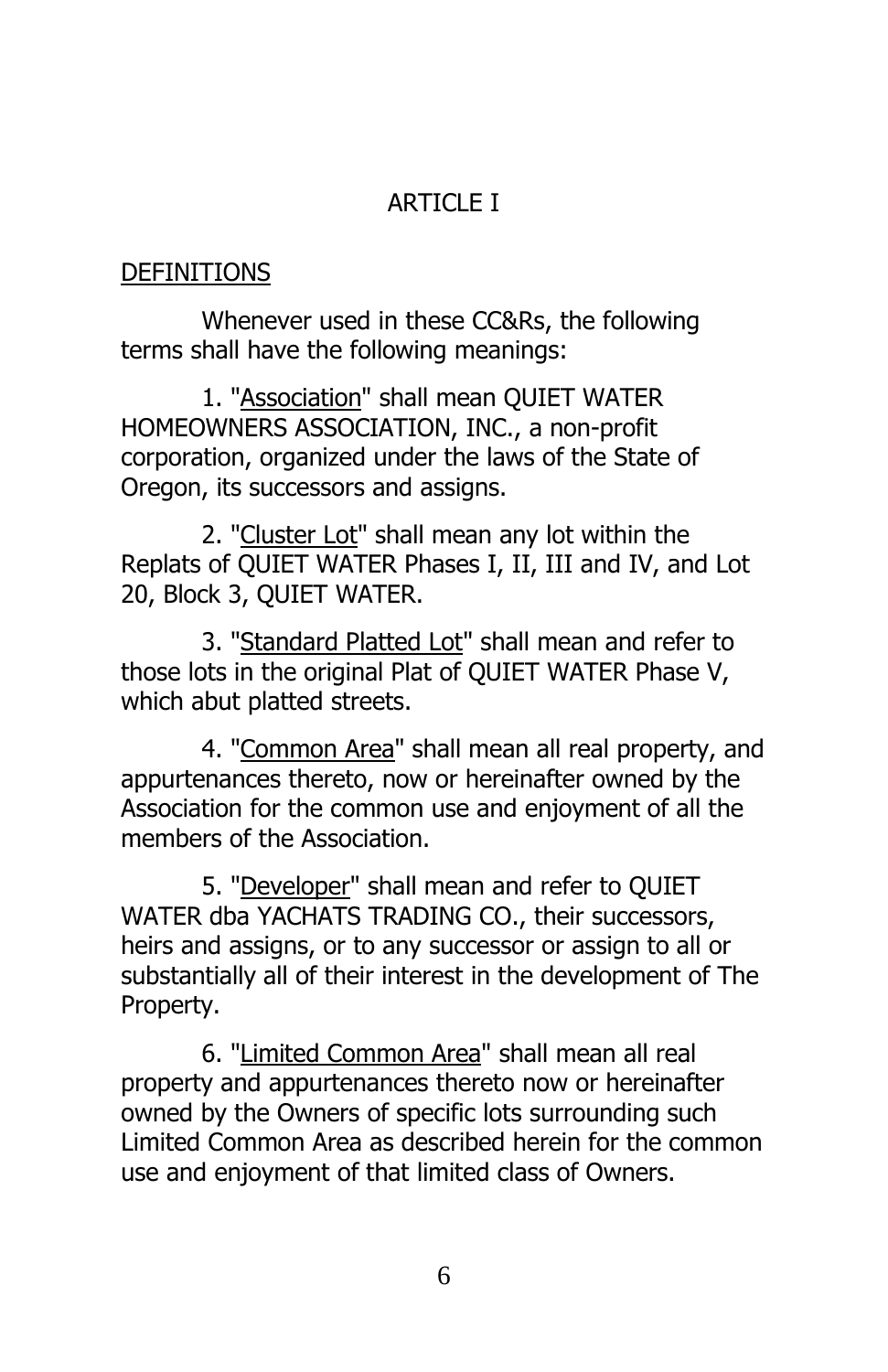7. "Lot" shall mean and refer to any plot of land shown upon any recorded subdivision map of the Property with the exception of Commons Areas, and Limited Common Area or right of way.

8. "Member" shall mean and refer to every person or entity who holds membership in the Association.

9. "Mortgage", shall mean and refer to any mortgage or deed of trust.

10. "Mortgagee" shall refer to the mortgagee or beneficiary under a deed of trust. Those current first mortgagees whose consent is required for this amendment are listed on the attached Exhibit "C".

11. "Present Owners" shall mean those individuals and entities listed on Exhibit "B".

12. "Property" shall mean and refer to that certain real property hereinbefore described, and such additions thereto as may hereinafter be brought within the jurisdiction of the Association by recorded declarations in the manner hereinafter set forth.

13. "Set Back" means the minimum distance between the dwelling unit or other structure referred to and a given street right-of-way or lot line.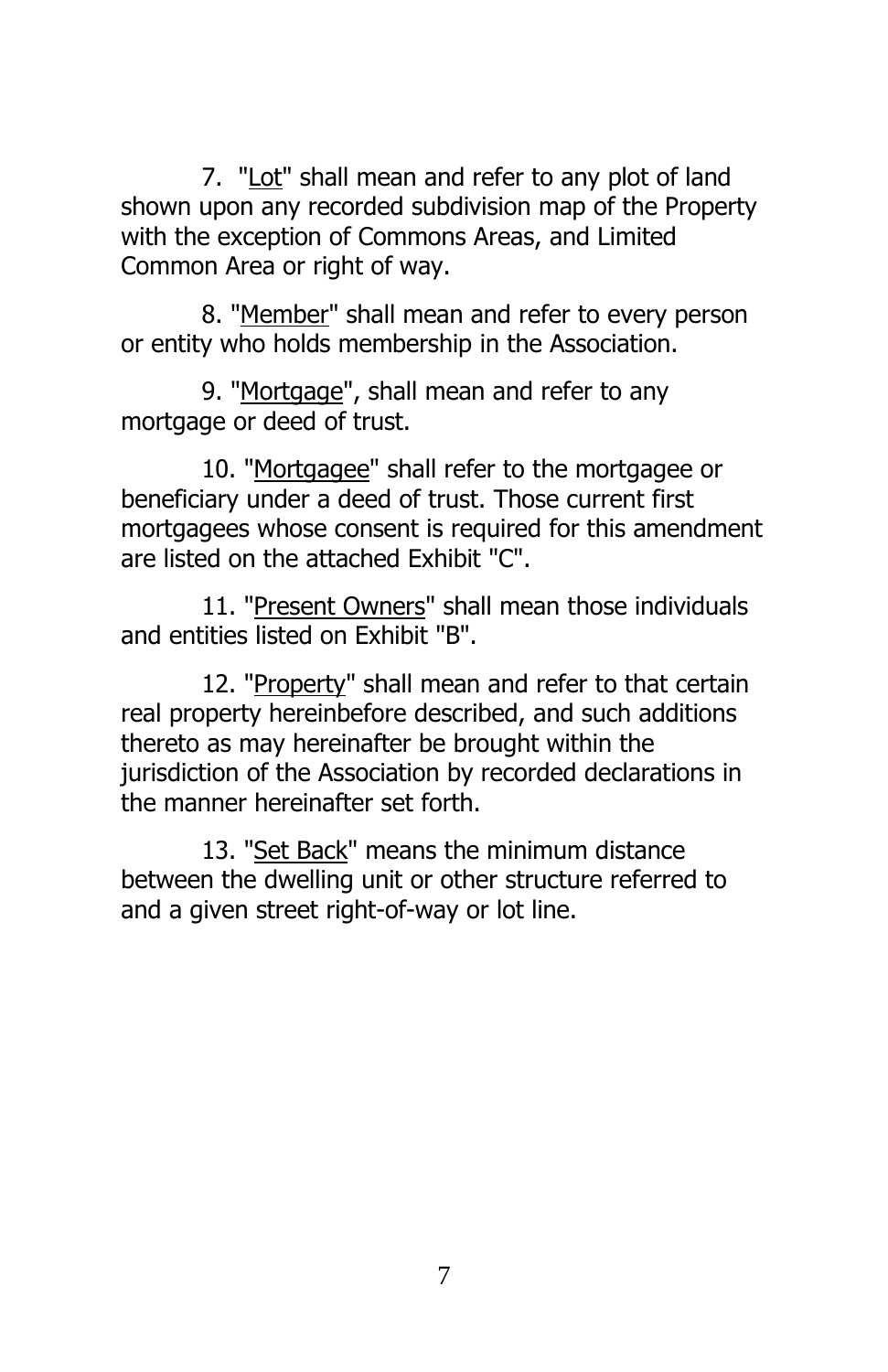#### <span id="page-7-1"></span><span id="page-7-0"></span>ARTICLE II

#### ASSOCIATION

1. Membership. Every person or entity who is a record owner (including contract buyers as above described) of a fee or undivided fee interest in any lot, by virtue of such ownership shall be a member of the Association. The foregoing is intended to exclude persons or entities who hold an interest merely as security for the performance of an obligation, and the general public, the City of Yachats, County of Lincoln, or State of Oregon as owners of any streets, rights of way, navigable waters or easements. Membership shall be appurtenant to and may not be separated from ownership of any lot made subject to the jurisdiction of the Association. Such ownership shall be the sole qualification for membership, and shall automatically commence upon a person becoming such owner, and shall automatically terminate and lapse when such ownership in a lot shall terminate or be transferred.

<span id="page-7-2"></span>2. Voting Rights. Members shall be all record owners as defined in Article II. Members shall be entitled to one vote for each membership by virtue of Article II. When more than one person holds such interest in any lot, all such persons shall be members. The vote for such lot shall be exercised as they among themselves determine, or if unable to agree, they may cast fractional votes proportionate to their ownership interest, but in no event shall more than one vote be cast with respect to any one lot. The vote applicable to any lot being sold under a contract of purchase shall be exercised by the contract buyer unless the contract expressly provides otherwise.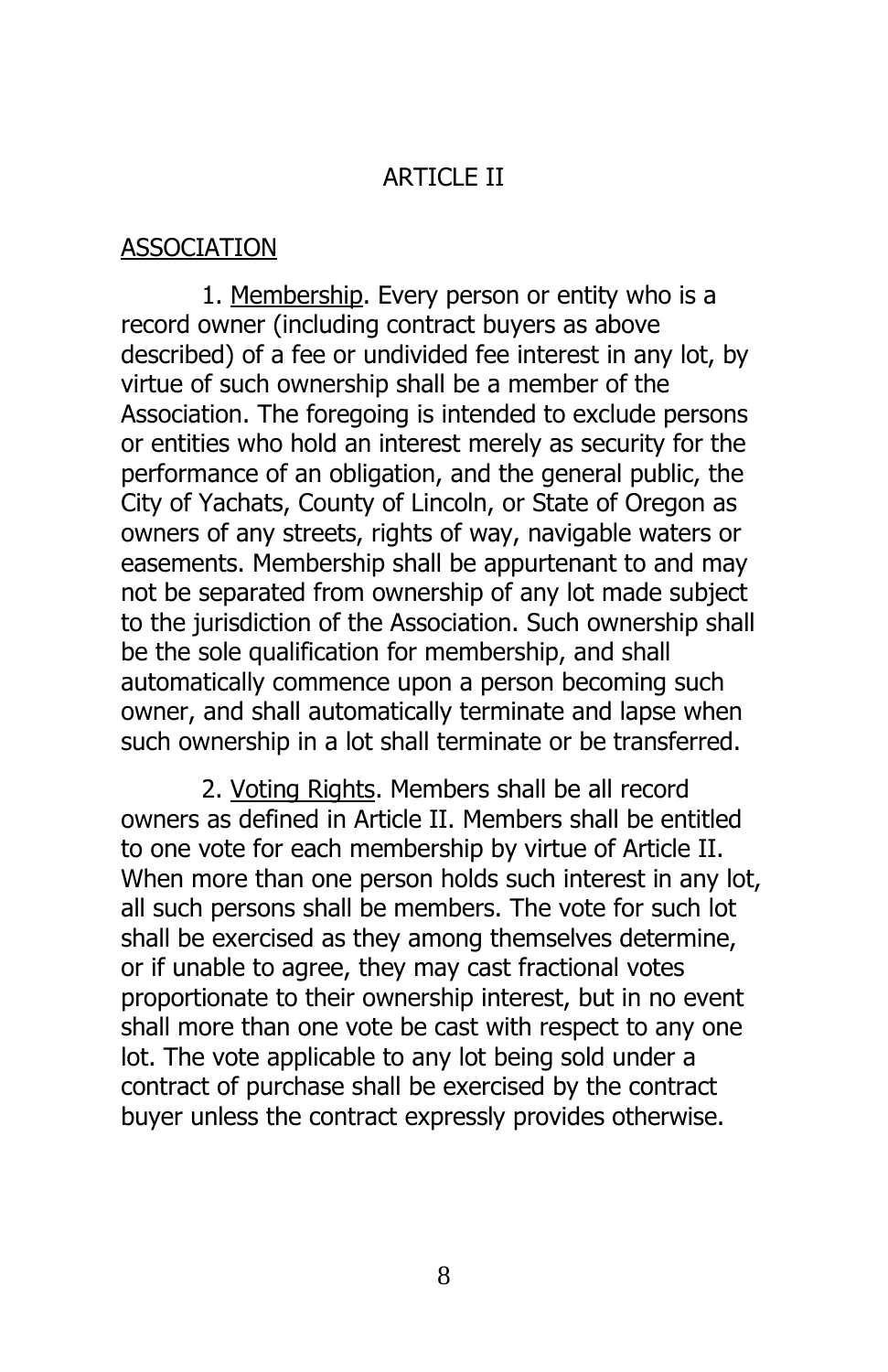## <span id="page-8-1"></span><span id="page-8-0"></span>3. Property Rights

3.1 Members' Easements of Enjoyment. Every member of the Association shall have a right of enjoyment and easement in and to the Common Areas and such easement shall be appurtenant to and shall pass with the title to every assessed lot; subject, however, to the following provisions:

3.1.1 The right of the Association to limit the number of members permitted to use a particular part of the Common Areas at any one time;

3.1.2 The right of the Association to charge reasonable admission fees for the use of any recreational facility now or hereafter situated upon the Common Areas or otherwise controlled by the Association, including, particularly, the right to charge an annual or other periodic fee for members who desire exclusive use of such facility and who are willing to pay a special fee for such use;

3.1.3 The right of the Association, in accordance with its Articles and By-Laws, to borrow money for the purpose of improving the Common Areas and facilities and in aid thereof to mortgage said Common Area facilities for such purposes, and the rights of any mortgagees in said properties shall be subordinate to the rights of the homeowners hereunder;

3.1.4 The right of the Association to suspend any member's voting rights and/or right to use any of the recreational facilities owned by the Association, for any period during which any assessments against said member's property remains unpaid; and for a period not to exceed thirty (30) days for each infraction of its published rules and regulations;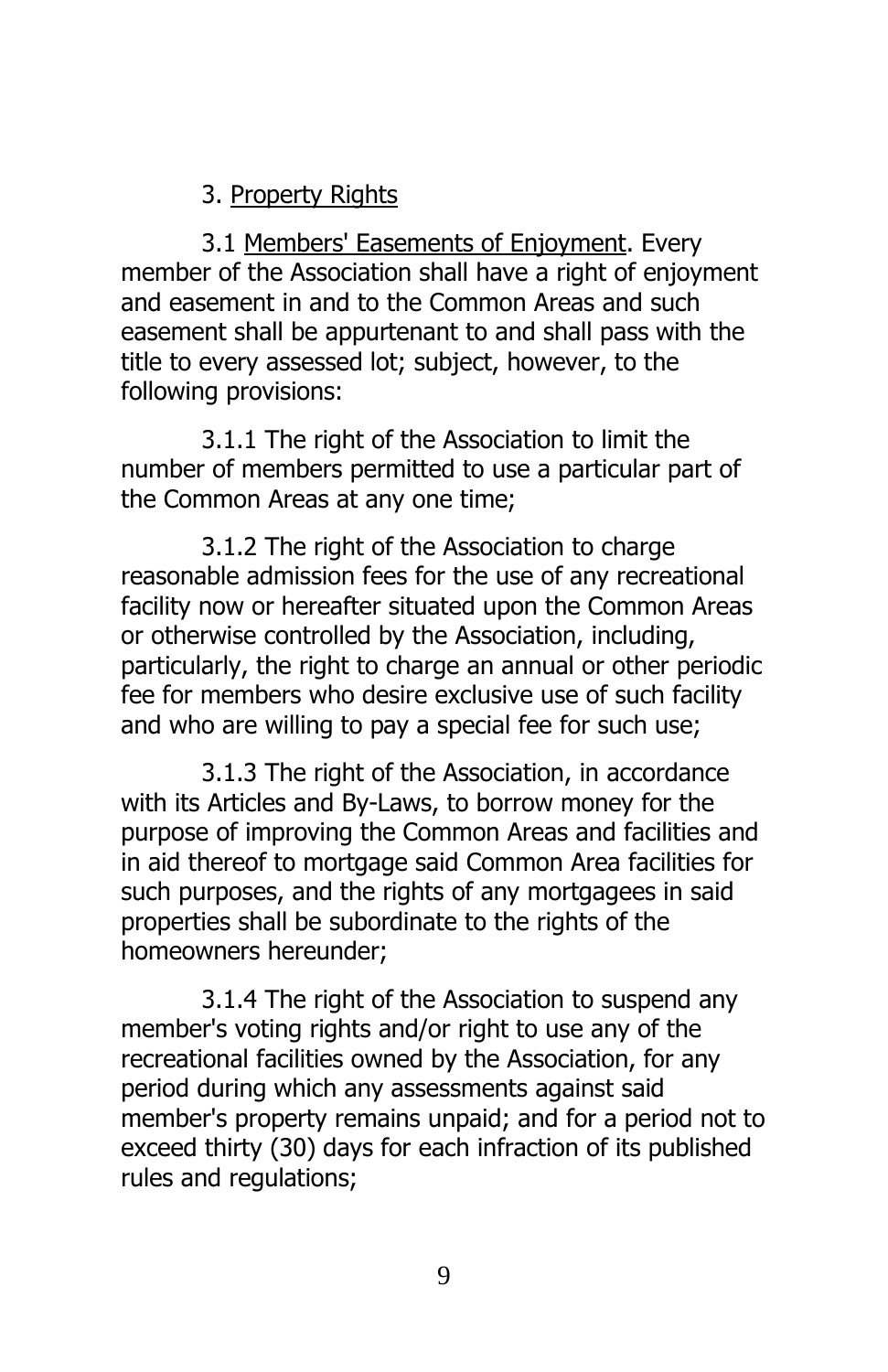3.1.5 The right of the Association to dedicate or transfer all or any part of the Common Areas to any public agency, authority or utility for such purposes and subject to such conditions as may be agreed to by the members. No such condition or transfer shall be effective unless by a two-thirds majority vote of the membership and an appropriate document signed by the Association officers has been recorded in the appropriate county deed records agreeing to such dedication or transfer and unless written notice of the proposed action is sent to every member, not less than thirty (30) days nor more than sixty (60) days prior to such dedication or transfer;

3.1.6 The right of the Directors of the Association, from time to time, to promulgate reasonable guidelines, rules and regulations governing such rights of use in the interest of securing maximum safe usage of such Common Areas by the members of the Association entitled thereto without unduly infringing upon the privacy or enjoyment of the owner or occupant, including but not limited to, rules restricting persons under or over designated ages from using certain portions of the Property during certain times, and reasonable regulations and restrictions regarding parking.

3.1.7 Developer hereby declares and establishes blanket easements over all of the Common Area for the installation and maintenance of utilities to serve the lots within the Property. This included rights of ingress and egress for installation and maintenance of said utilities.

<span id="page-9-0"></span>3.2 Declaration of Use. Any member may delegate in accordance with the Rules and Regulations adopted from time to time by the Directors, his right of enjoyment to the Common Areas and facilities to the members of his family and his tenants.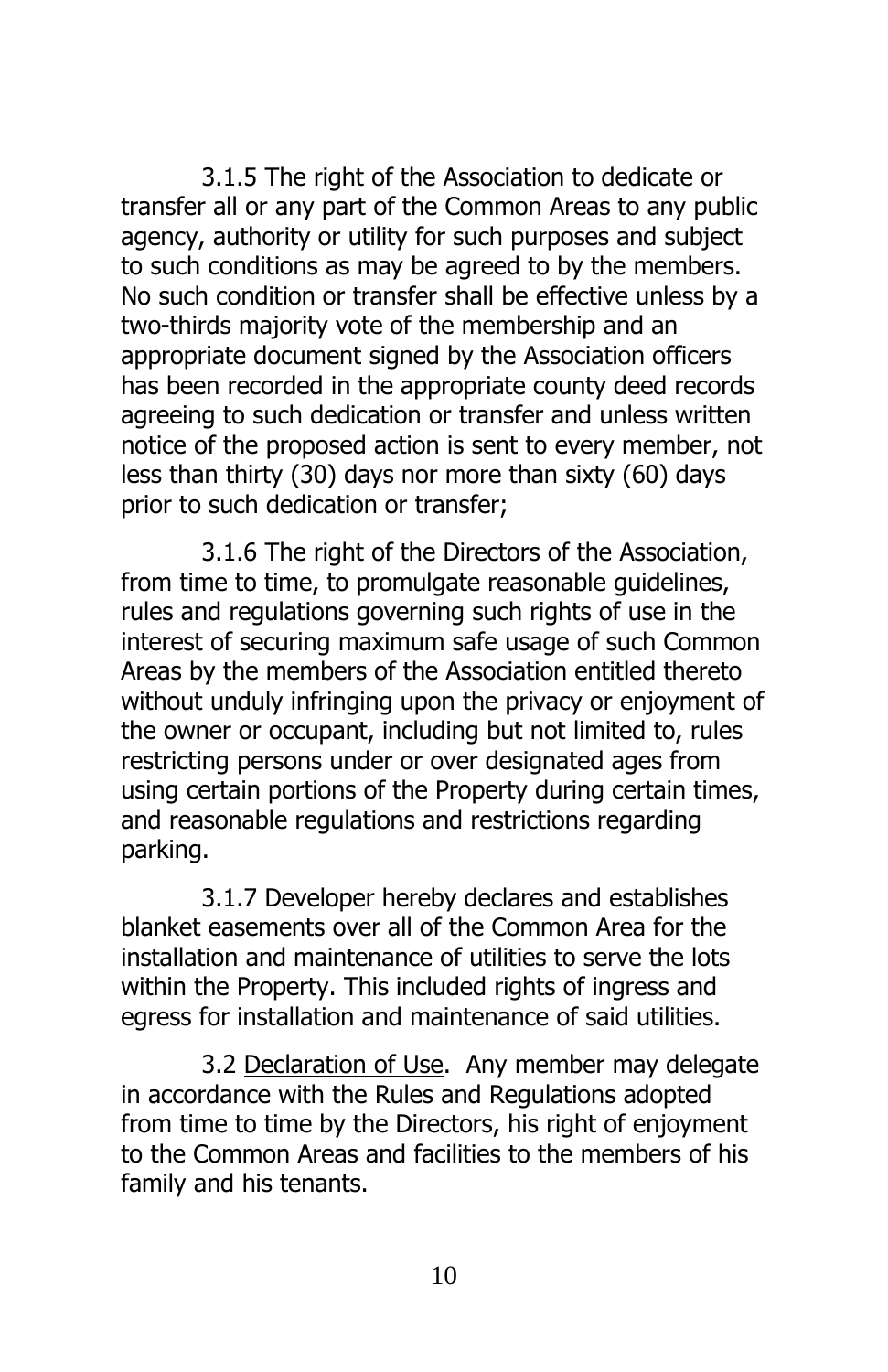<span id="page-10-0"></span>3.3 Title to Common Areas. The Developer hereby covenants that it will convey to the Association the fee simple title to the Limited Common Areas designated as such in the Replat of QUIET WATER Phase V, prior to the conveyance of the first lot.

<span id="page-10-1"></span>3.4 Limited Common Areas. The above set forth easements of enjoyment, delegations of use, and title provisions apply equally to the Limited Common Areas subject to and modified by the fact that said provisions apply only to and for the sole benefit of the Owners of the following listed lots with respect to each specific Limited Common Area:

Lots 1 through 9 Replat of QUIET WATER Phase I and Lot 20, Block 3, QUIET WATER, for the Limited Common Area shown on the Replat of Phase I;

Lots 10 through 17 Replat of QUIET WATER Phase II for the Limited Common Area shown on the Replat of Phase II;

Lots 18 through 24, except Lot 20, the Limited Common Area shown on the Replat of QUIET WATER Phase III;

Lots 35 through 37, the Limited Common Area shown on the Replat of QUIET WATER Phase IV as modified by the Replat of QUIET WATER Phase V;

Lots 38 through 46, the Limited Common Area shown on the Replat of QUIET WATER Phase V.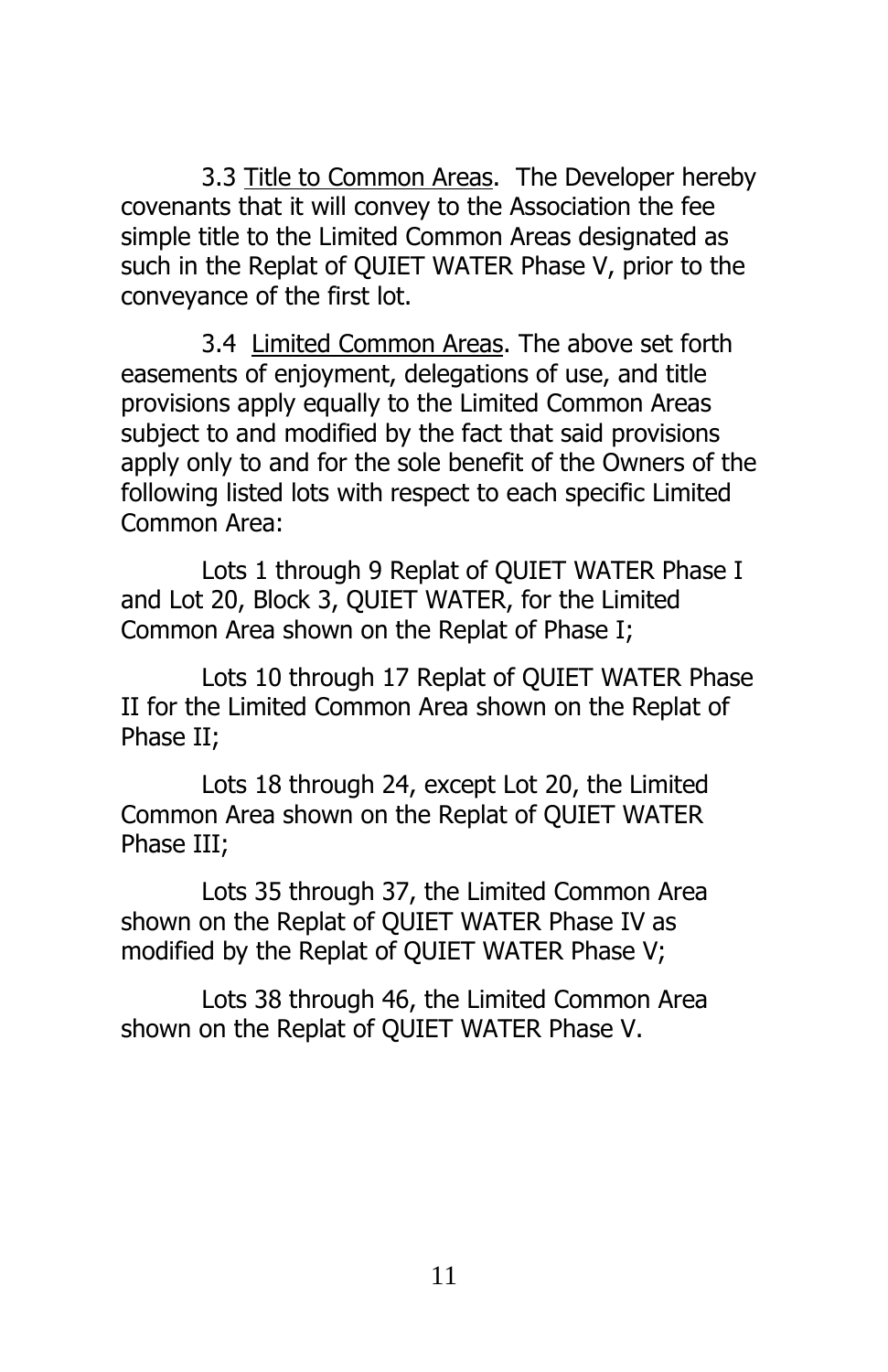## <span id="page-11-1"></span><span id="page-11-0"></span>4. Covenant for Maintenance Assessment

4. 1 Creation of the Lien and Personal Obligation of Assessments. The Developer hereby covenants that all the Property, and each owner of any lot by acceptance of Deed or Contract of Purchase therefore, whether or not it shall be expressed in any such Deed or other conveyance or agreement or conveyance, is deemed to covenant and agree to pay to the Association: (a) Quarterly Assessments, and (b) Special Assessments for capital improvements, to be fixed, established, and collected from time to time as provided in this document. The Quarterly and Special Assessments, together with interest and cost of collection shall be charged upon each lot and shall be a continuing lien upon the lot against which each assessment is made. Each assessment, together with interest, costs, and attorney's fees, shall also be the personal obligation of the person who was the Owner of the lot at the time the assessment was levied. The obligation shall remain a lien upon the lot until paid or foreclosed, but shall not be a personal obligation of successors in title unless expressly assumed by them.

<span id="page-11-2"></span>4.2 Purpose of Assessments. The assessments levied by the Association shall be used exclusively for the purpose of promoting the recreation, health, safety and welfare of the residents in The Property and in particular for the improvement and maintenance of the Property, and Common Areas, the services and facilities devoted to this purpose and related to the use and enjoyment of the Common Areas, and of the dwelling units situated upon the Property and including, without being limited to, the payment of taxes and insurance on the Common Areas.

<span id="page-11-3"></span>4.3 Quarterly Assessments. Quarterly assessments may be levied by the Association as follows: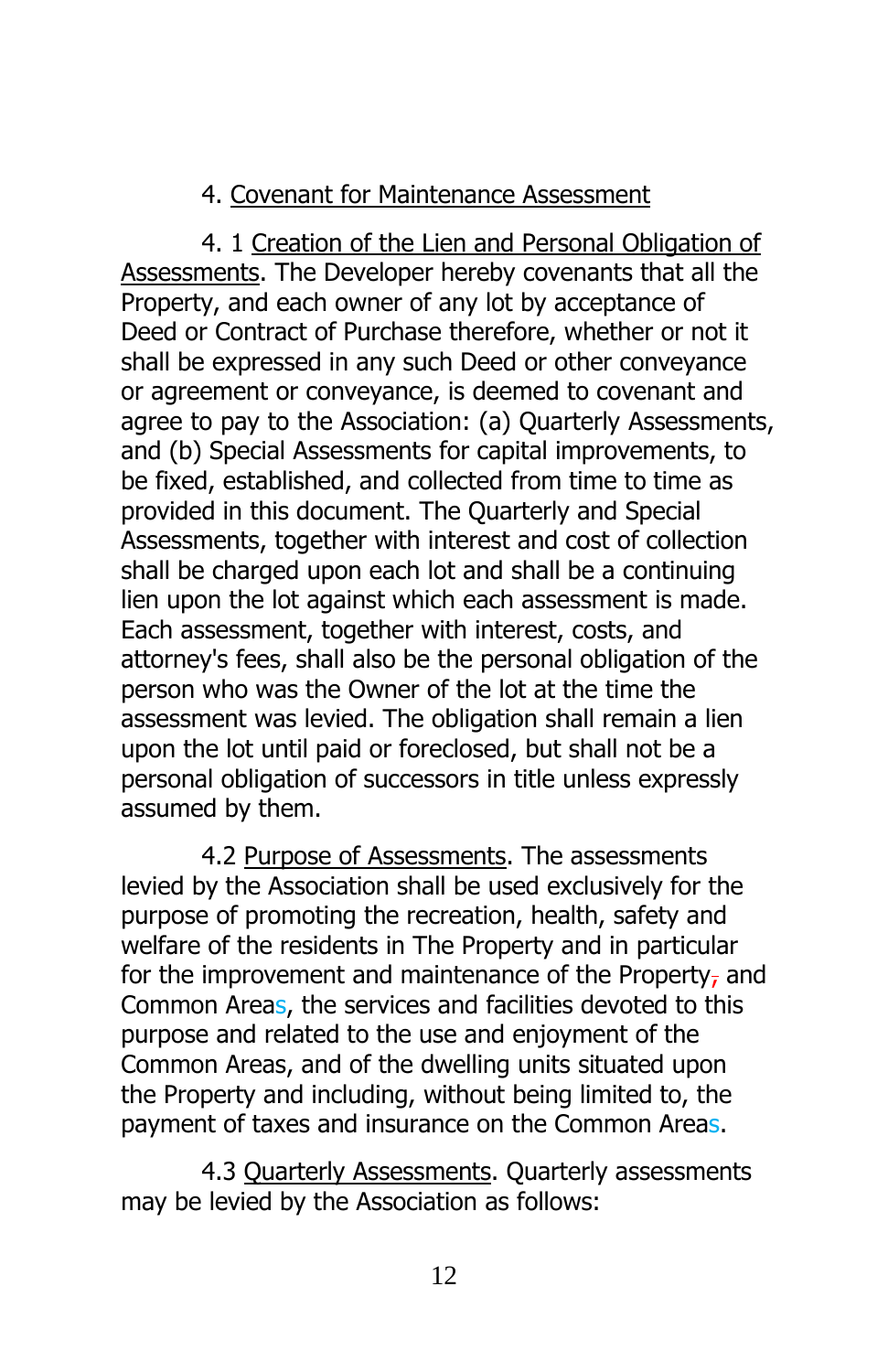4.3.1 Each Quiet Water homeowner shall pay a General Assessment. Each owner of an undeveloped lot in Quiet Water shall pay a General Assessment determined separately from that paid by the homeowners. Each homeowner within one of the four Limited Common Areas shall pay an additional Assessment, based on the facilities (pathways, lighting, carports, garages, storage and parking areas) provided within that particular Limited Common Area.

4.3.2 The maximum Quarterly Assessments may be increased by the Board of Directors, effective on the first day of the quarter following such increase, without a vote of the membership in conformance with the rise, if any, of the Consumer Price Index (published by the Department of Labor, Washington, D.C., or successor U.S. Governmental Agency, U.S. City average).

4.3.3 The maximum Quarterly Assessments may be increased above that determined by reference to the Consumer Price Index, by a vote of the members, provided that any such increase shall be approved by the affirmative vote of not less than two-thirds of the members who are voting in person or by proxy. The Board may elect to conduct such a vote using electronic means. Alternatively, voting may occur at a meeting duly called for this purpose, written notice of which shall be sent to all members not less than thirty (30) days nor more than sixty (60) days in advance of the meeting setting forth the purpose of the meeting.

4.3.4 The Board of Directors shall, within the maximum specified above, set the Quarterly Assessments based on current maintenance costs and the costs of services paid for by the Association. Further, the Board of Directors shall establish reserve funds from the Quarterly Assessments. The amounts of these funds shall be based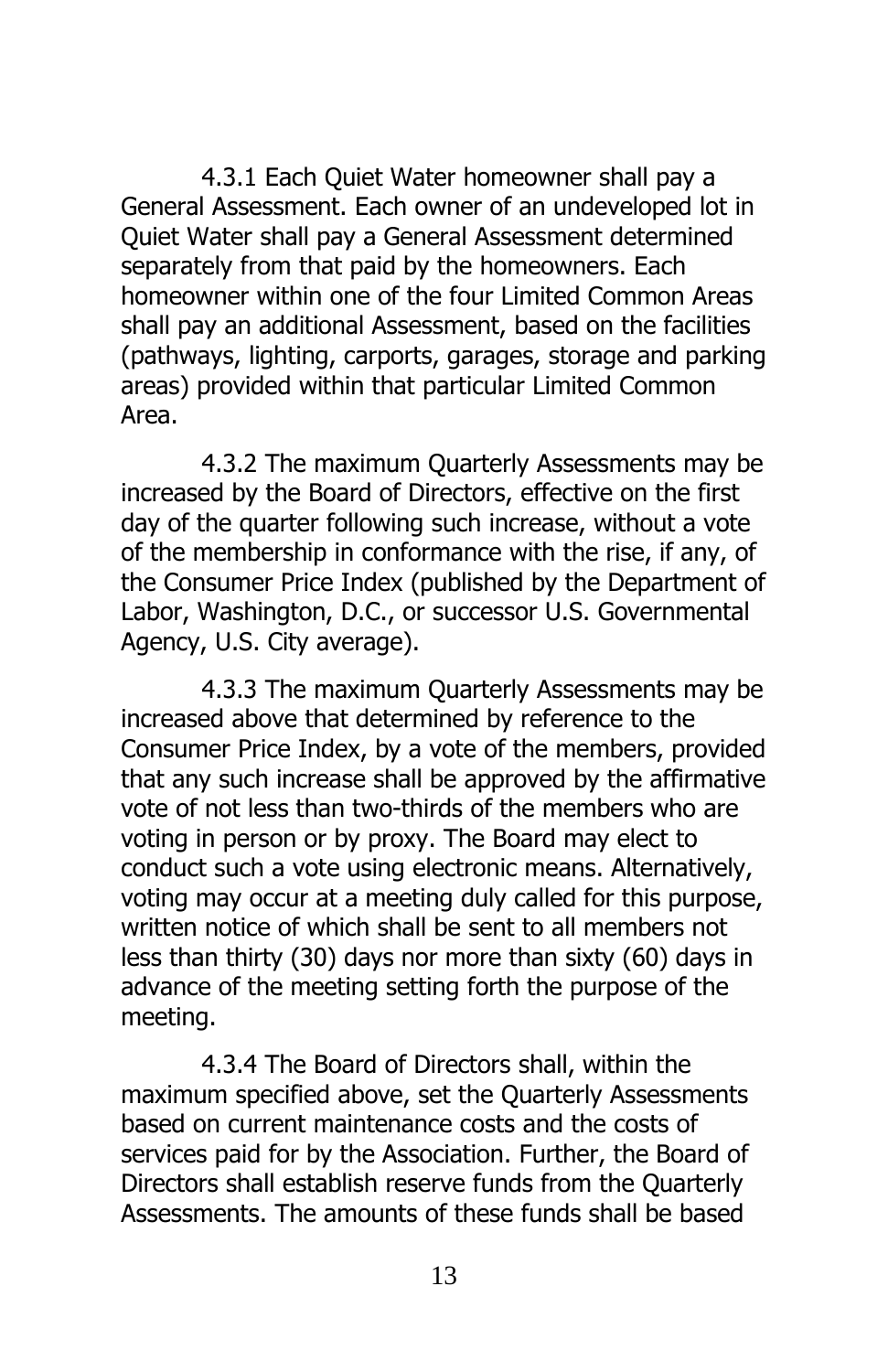on anticipated lives and frequencies of periodic maintenance, painting, repair and replacement of improvements in the Common and Limited Common Areas.

4.3.5 If any Owner should fail to properly keep and maintain his lot and any improvements located thereon in good condition, or if any part of his property becomes damaged or destroyed, then the Association, after giving the owner reasonable written notice (by Certified or Registered mail with Return Receipt Requested, quoting a copy of this paragraph), may enter upon his property and perform the required maintenance and assess the reasonable costs of the maintenance to the Owner, such assessment shall be added to the regular assessment and become a lien and enforceable in the same manner. Disputes concerning the enforcement of this provision and the necessity of such maintenance or replacement shall be arbitrated by an arbitrator to be mutually agreed upon by the parties, or if the parties are unable to agree, the Owner and the Association shall each select one person as an arbitrator, those two shall select a third and the three member panel shall arbitrate the issue.

<span id="page-13-0"></span>4.4 Special Assessments for Capital Improvements. In addition to the Quarterly Assessments authorized above, the Association may levy in any assessment year, a Special Assessment applicable to that year only, for the purpose of defraying, in whole or in part, the cost of any construction or reconstruction, unexpected repair or replacement of a capital improvement upon the Common Areas, including the necessary fixtures and personal property related thereto, provided that, except for repairs and replacements, any such assessment for structural alterations, capital additions or capital improvements reflecting an expenditure of in excess of One Thousand (\$1,000.00) Dollars shall require the consent of a two-thirds majority of the vote the members who are voting in person or by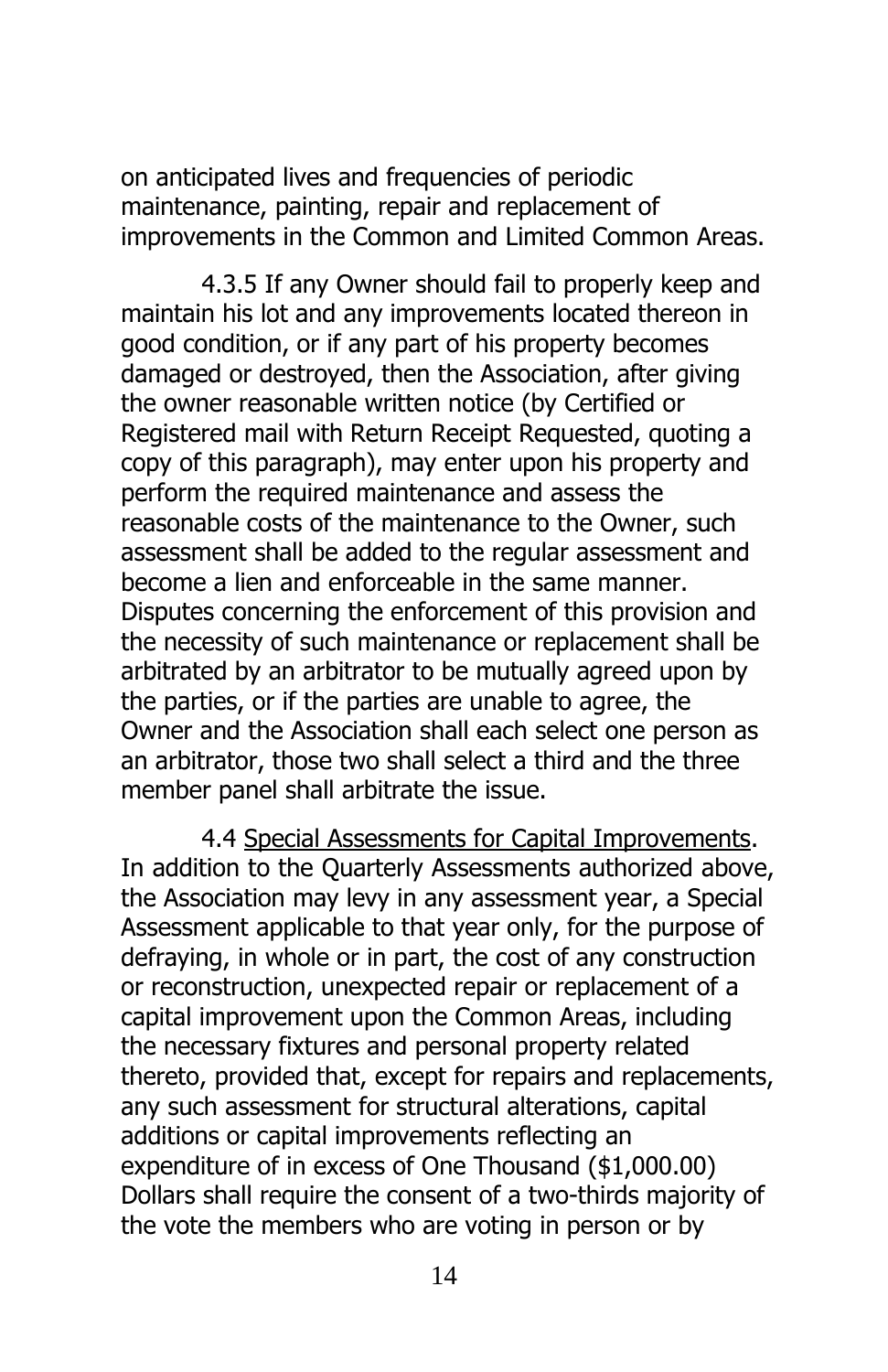proxy. The Board may elect to conduct such a vote using electronic means. Alternatively, voting may occur at a meeting duly called for this purpose, written notice of which shall be sent to all members not less than thirty (30) days nor more than sixty (60) days in advance of the meeting setting forth the purpose of the meeting.

<span id="page-14-0"></span>4.5 Quorum For Any Action Authorized Under Section 4.3 and 4.4. The Board may elect to arrange for electronic voting to authorize such action on assessments, or it may call a meeting. Electronic voting if employed shall be consistent with Oregon statutes 94.647 through 94.661. Regardless of whether voting occurs electronically or at a meeting, the presence of members or of proxies entitled to cast fifty percent (50 %) of the votes of the membership shall constitute a quorum. If the required quorum is not forthcoming at any meeting, another meeting may be called, subject to the notice requirement set forth in Section 3 and 4, and the required quorum at such subsequent meeting shall be one half of the required quorum at the preceding meeting. No such subsequent meeting shall be held more than sixty (60) days following the date of the meeting at which no quorum was forthcoming.

<span id="page-14-1"></span>4.6 Effect of Nonpayment of Assessments: Remedies of the Association. Any assessments which are not paid when due shall be delinquent. If the assessment is not paid within ninety (90) days after the quarterly billing date, a late payment fee of \$50 shall be assessed for each quarter that the account is in arrears. At the pleasure of the Directors, the Secretary of the Association shall file in the office of the County Clerk of Lincoln County a statement of the amount of any charges or assessments which have become delinquent with respect to any lot and upon payment in full of any delinquent amounts, shall file and execute a proper release of the lien. The aggregate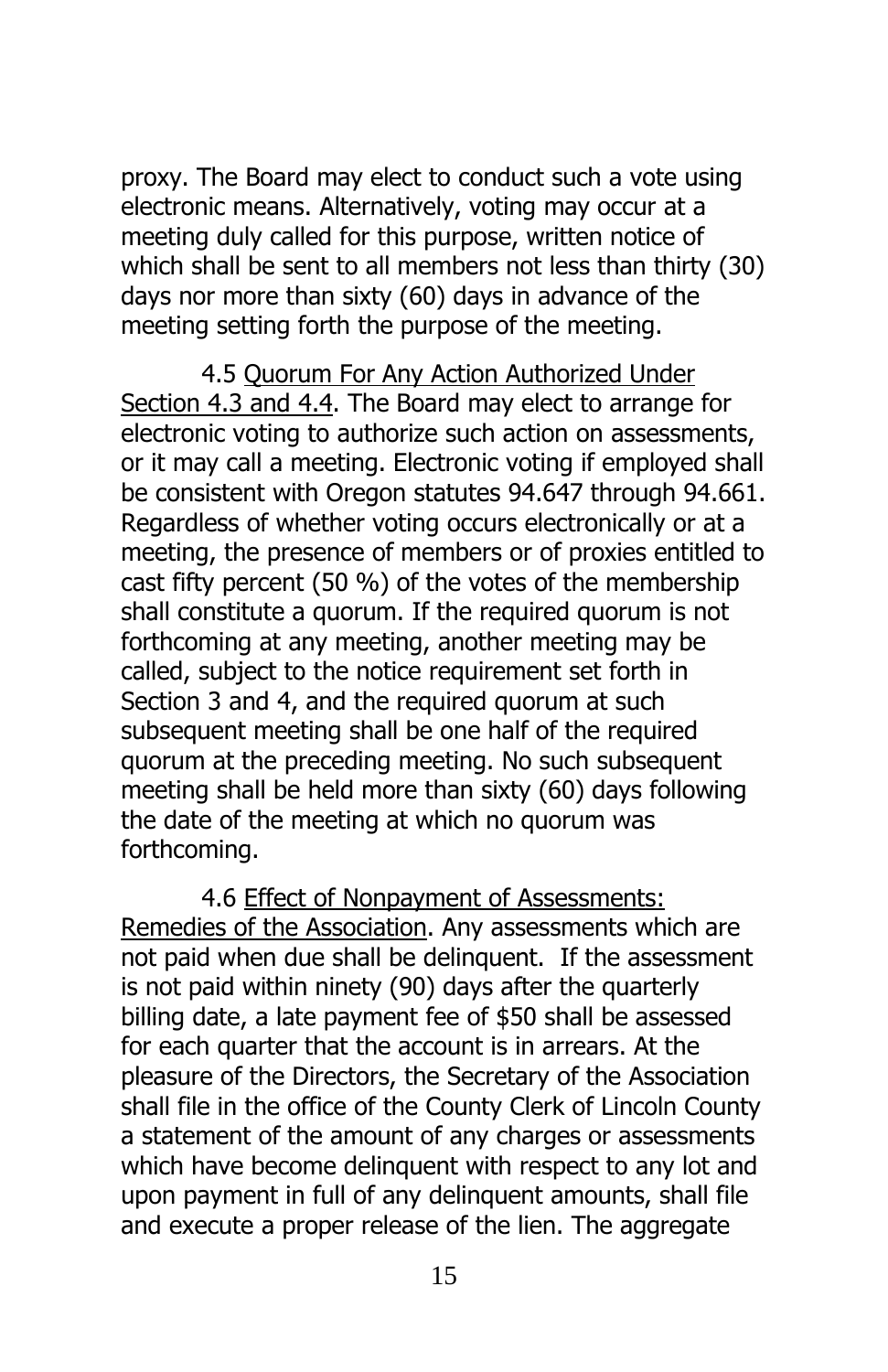amount of the assessments, together with charges, costs, and expenses and a reasonable attorney's fee for the filing and enforcement thereof, shall constitute a lien on the lot with respect to which it is fixed from the date the notice of delinquency is filed in the office of the County Clerk, until the lien has been paid or released. Such lien may be enforced by the Association in the manner provided by law with respect to liens upon real property. The Owner of a lot at the time an assessment is levied shall be personally liable for the expenses, costs and disbursements, including reasonable attorney's fees of the Developer or of the Association, as the case may be, of processing and if necessary, enforcing such liens, all of which expense, costs and disbursements and attorney's fees shall be secured by the lien, including attorney's fees on appeal, and the Owner at the time such assessment is levied, shall also be liable for any deficiency remaining unpaid after any foreclosure sale. No Owner may waive or otherwise escape liability for any assessments by non-use of the Common Areas or abandonment of his lot.

<span id="page-15-0"></span>4.7 Subordination of Assessment Lien to First Mortgagee. The lien of the Association on a lot for nonpayment of assessments shall be subordinate and inferior to the First Mortgage on the lot if the mortgage was recorded before the delinquent assessment was due.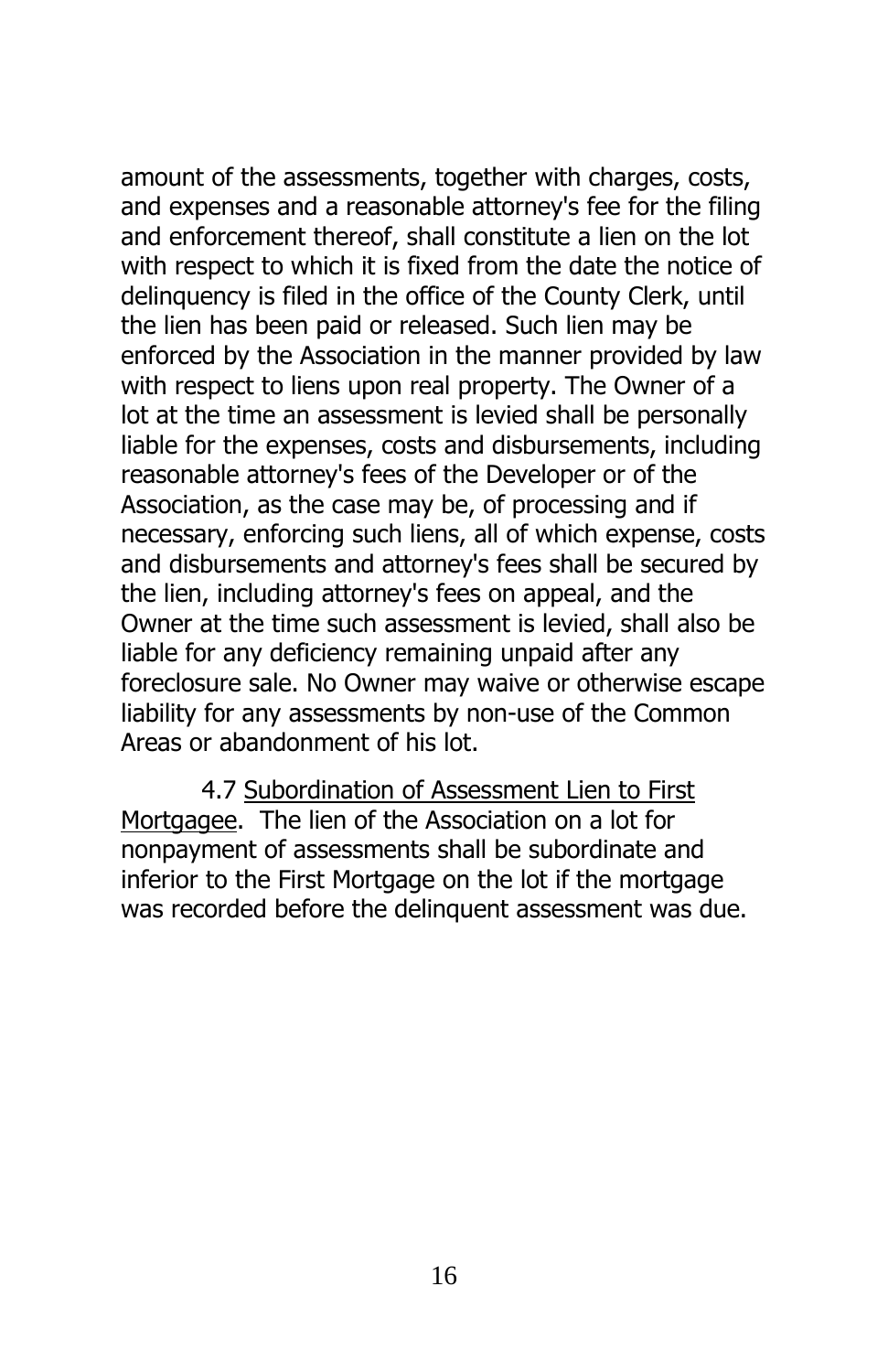## <span id="page-16-2"></span><span id="page-16-1"></span><span id="page-16-0"></span>ARTICLE III

#### ARCHITECTURAL DESIGN AND IMPROVEMENT CONTROLS

Section 1. General Provisions. No building, building addition or alteration, fence, wall, hedge, structure, landscaping or planting shall be placed or permitted to remain upon any lot unless a written request for approval thereof containing the plans and specifications therefore, including exterior color scheme, has been approved in writing by a majority of the Design Review Committee or by its representative designated by a majority of the Committee.

Section 2. Design Review Committee. The Design Review Committee shall be composed of the members of the Board of Directors of the Association, or a committee of 3 or more Members, which the Board of Directors may elect to periodically appoint. An applicant may submit an original and a copy of an application and request that the Chairman of the Design Review Committee sign and date the application, acknowledging receipt of the application upon the copy which shall be returned to the applicant. If the Committee or its designated representative fails to approve or disapprove an application within thirty (30) days after it has been submitted, as provided above, the application will deem to have been approved.

<span id="page-16-3"></span>Section 3. No Compensation. No member of the Design Review Committee, however created or constituted, shall receive any compensation from the Association or make any charge for this service as such.

<span id="page-16-4"></span>Section 4. Criteria. The Design Review Committee in making its decisions shall be ruled by the criteria below and any additional criteria contained in the "Guidelines,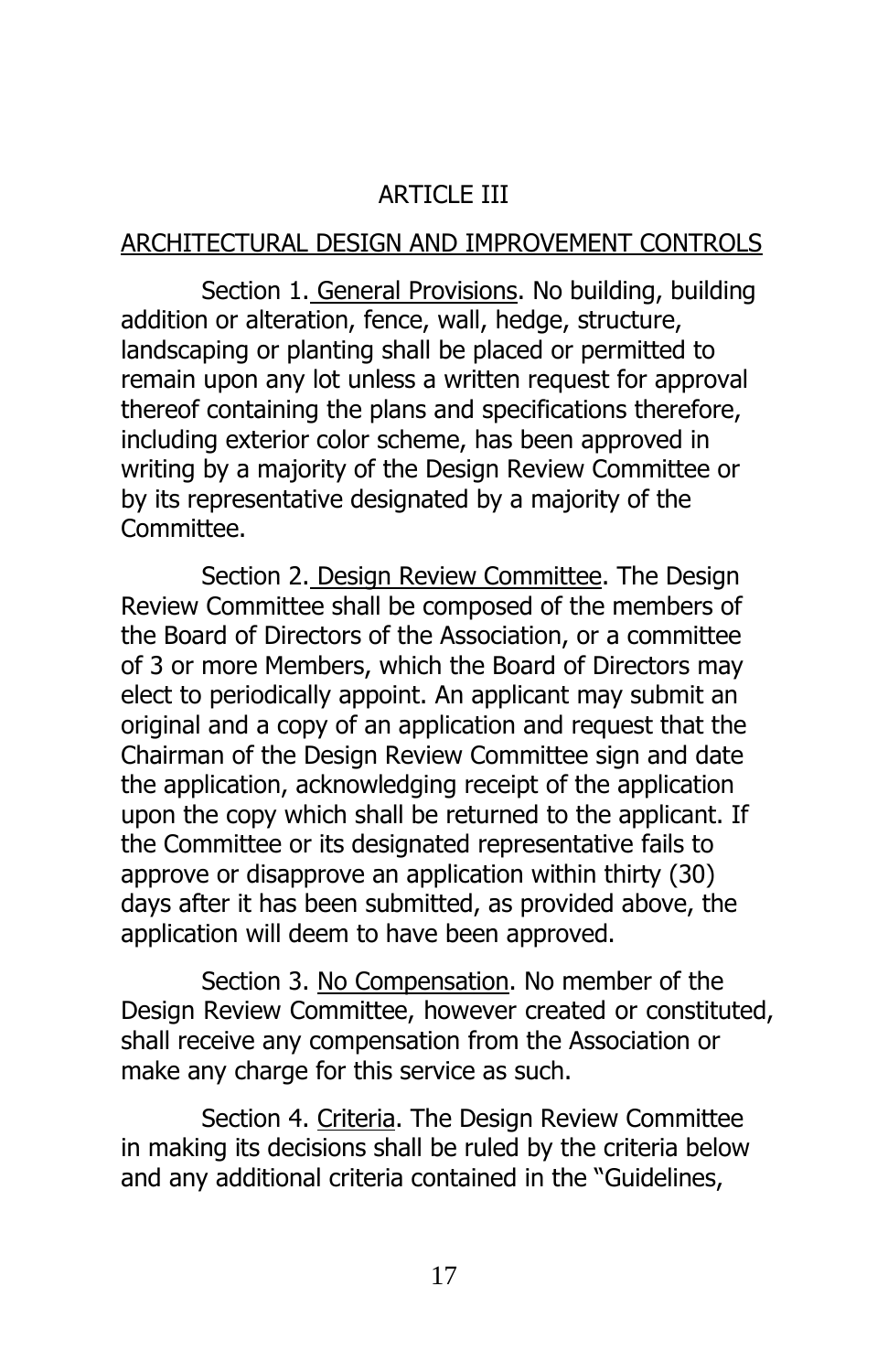Procedures and Practices of the Design Review Committee".

4.1 Conditions pertaining to "standard" platted lots:

4.1.1 The minimum side yard setback shall be five (5) feet with a minimum separation of fourteen (14) feet between the dwelling units.

4.1.2 Minimum front yard setbacks shall be ten (10) feet from the property line for residential dwelling and twenty (20) feet from a garage.

4.1.3 The combined front and back yard setbacks shall be a minimum of 35 feet.

4.1.4 There shall be reserved a minimum of 25% of the total area of the lot for landscaping.

4.1.5 Fences are allowed and shall not exceed 6 feet in height. They shall be constructed of natural wood or masonry.

4.1.6 Accessory buildings are allowed. They shall be set back a minimum of 30 feet from the front lot line and a minimum of five (5) feet from the side and rear lot lines and shall not exceed 100 square feet in area. They shall be constructed of natural wood or masonry materials.

4.1.7 Storage facilities for recreational vehicles are allowed if sight-screened with a 6 foot high sight obscuring facility consisting of natural wood or masonry materials.

4.1.8 No fences, accessory buildings, landscaping or other improvements will be allowed to obstruct driver's vision within a 45 foot radius of the center of any street intersection.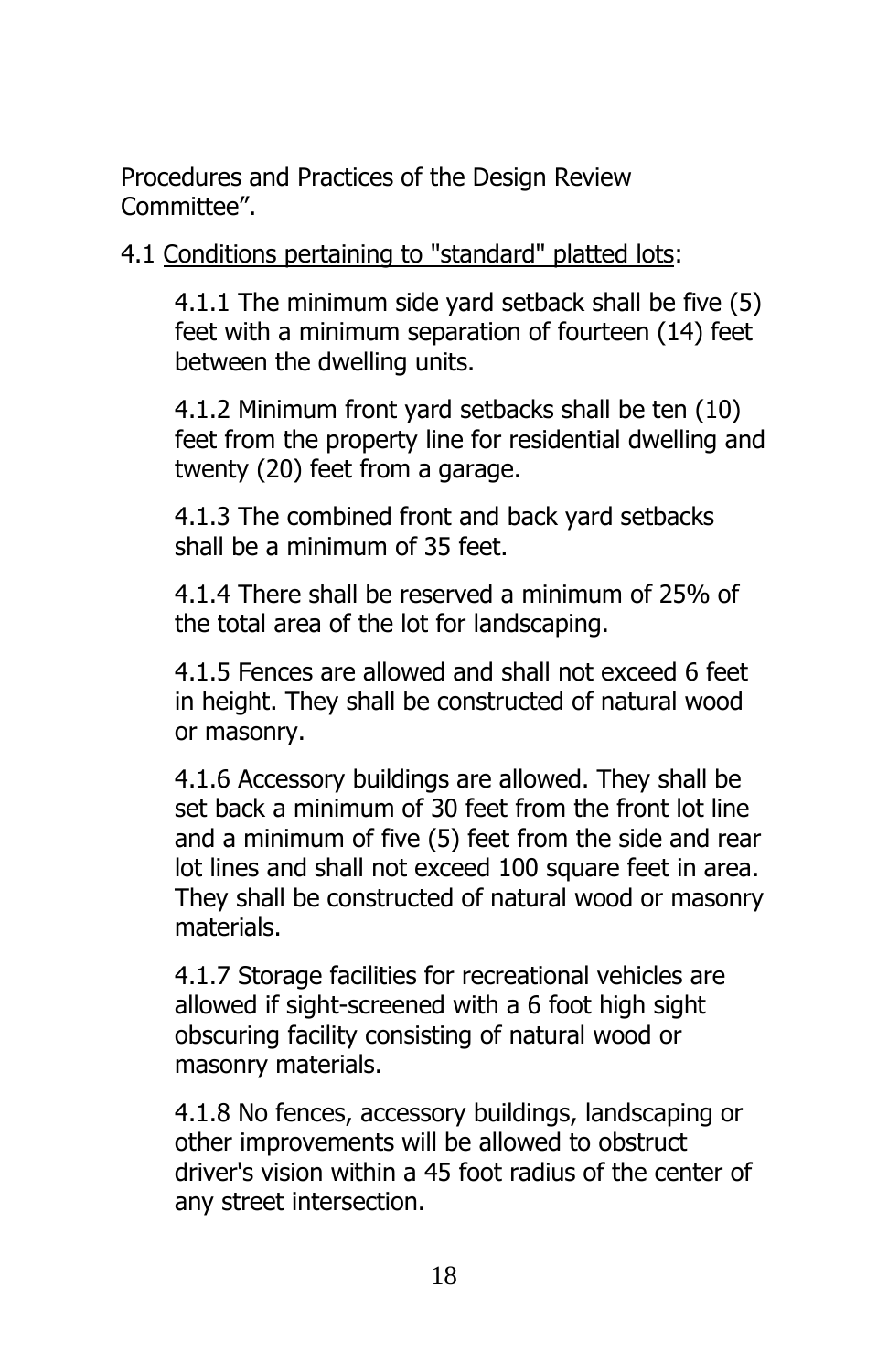## 4.2 Conditions pertaining to "cluster lots":

4.2.1 As to Lot 20, Block 3 QUIET WATER only, there shall be no front side or rear yard setbacks.

4.2.2 The minimum side yard setback shall be five feet with a minimum separation of two feet for every three feet of height of the dwelling unit.

4.2.3 Minimum front yard setbacks shall be four feet from the property line for the residential dwelling.

4.2.4 The combined front and back yard setbacks shall be a minimum of ten (10) feet.

4.2.5 There shall be reserved a minimum of twentyfive percent (25%) of the total area of the lot for landscaping.

4.2.6 Any area of the lot not covered by a dwelling unit shall be landscaped. All landscaping shall be natural in appearance and consist only of plants indigenous to the area.

4.2.7 No fences or walls will be allowed except privacy screens within the lot lines constructed of natural wood or masonry material.

4.2.8 No accessory buildings are allowed.

## 4.3 Improvement Controls:

4.3.1 Any dwelling units constructed shall be a maximum of two stories in height and will be detached single family homes.

4.3.2 All improvements constructed upon the lots shall be composed of natural wood and masonry materials.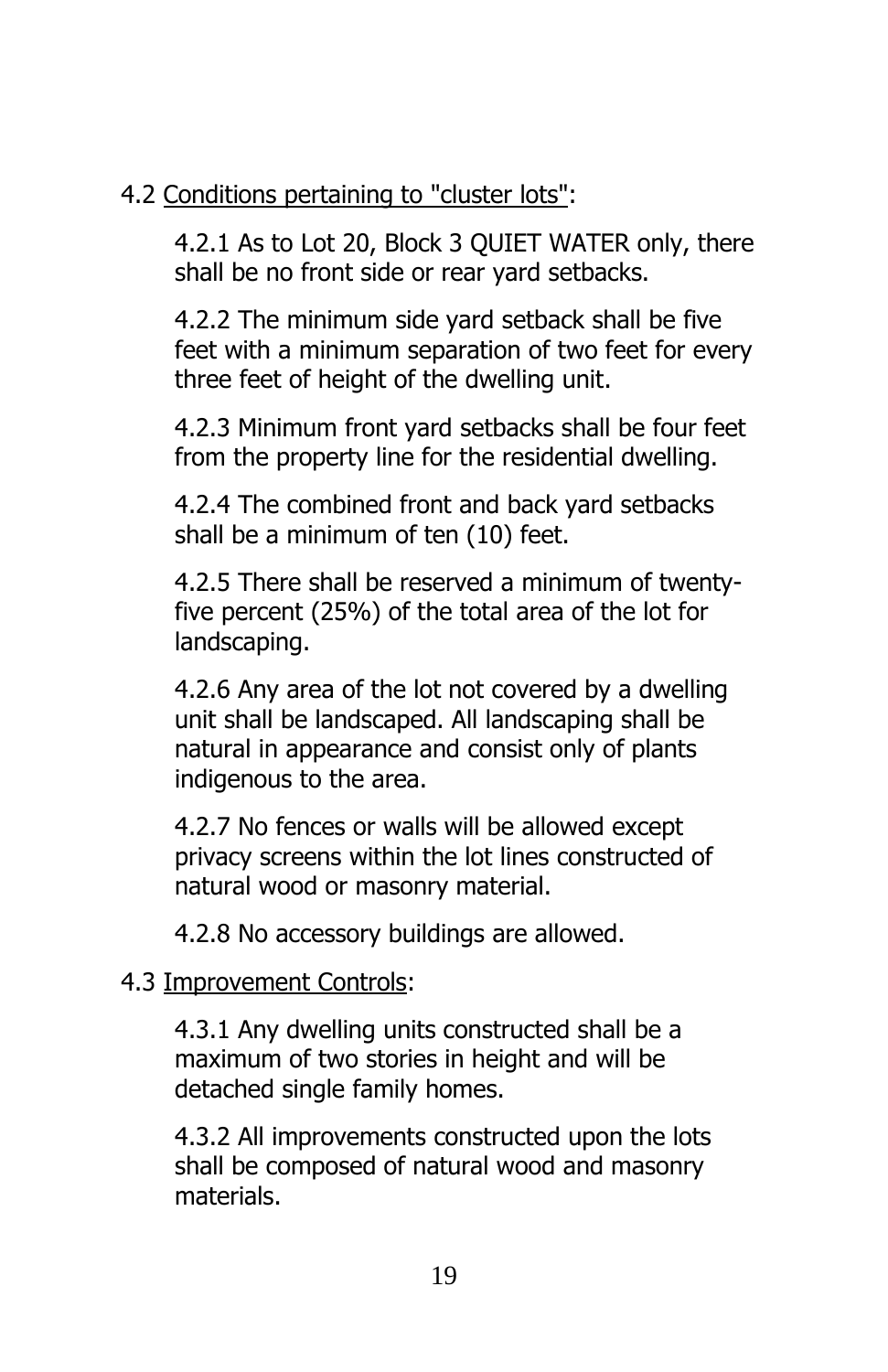## 4.4 Landscaping Controls:

4.4.1 All landscaping and building materials and colors must be compatible with the quality of the development as a whole.

## <span id="page-19-1"></span><span id="page-19-0"></span>Section 5. Exterior Maintenance

5.1 Common Area Maintenance. The Association shall maintain or provide for the maintenance of the Common Areas. In the event that the need for maintenance or repair to the Common Areas is caused through the willful or negligent act or omission of an Owner, his family, tenants, guests or invitees, the cost of such maintenance or repairs may, in the discretion of the Directors be added to and become a part of the assessment to which he and his lot are subject, and a lien enforceable as provided herein. Damage to the Common Area caused by fire, flood, storm, earthquake, riot, vandalism and normal wear and use shall be the responsibility of the Association and funded by assessments as provided above to the extent not covered by insurance.

<span id="page-19-2"></span>5.2 Limited Common Area Maintenance In addition to the provisions of Section 5.1 above, the costs of the maintenance of the Limited Common Areas shall be borne by assessment of the individual Owners of lots within each specific Limited Common Area as set out in Article II, Section 4.3.1 above.

<span id="page-19-3"></span>5.3 Exterior Building Maintenance. The Association shall maintain and repair or provide maintenance and repair for the exterior of all improvements located on Common Areas. Said maintenance shall include but not be limited to periodic painting and repair and replacement of exterior surfaces including roofs. In the event that the need for maintenance or repair to any improvement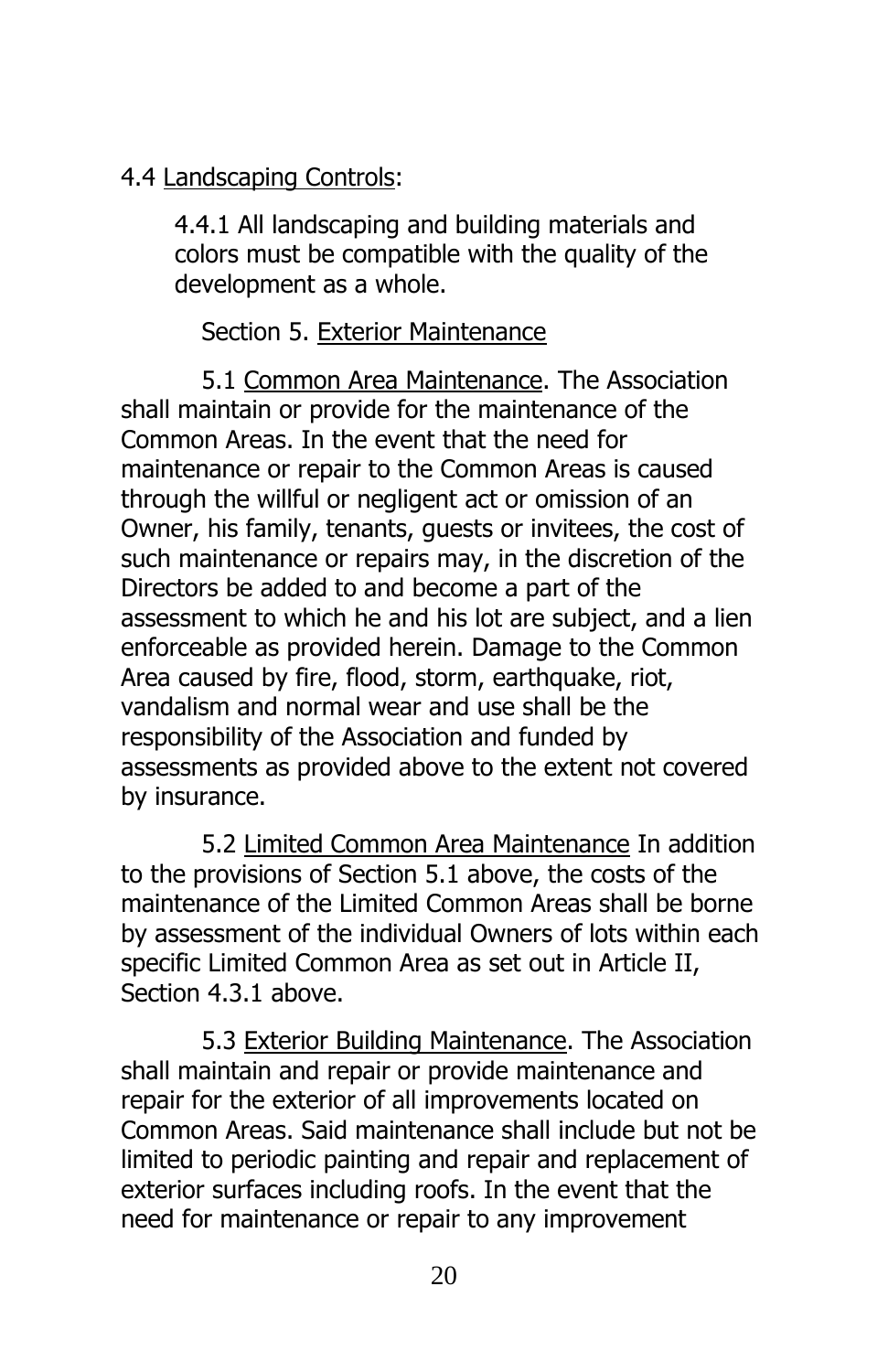situated in the Common Area is caused through the willful or negligent act or omission of an Owner, his family, tenants, guests or invitees, the cost of such maintenance may, in the discretion of the Directors, be added to and become a part of the assessment to which he and his lot are subject, and a lien enforceable as provided herein. Damage to any Common Area improvement caused by fire, flood, storm, earthquake, riot, vandalism and normal wear shall be the responsibility of the Association and funded by the assessments as provided above to the extent not covered by insurance.

<span id="page-20-0"></span>5.4 The Right of Association to Perform Maintenance If an Owner neglects or fails to maintain his lot and improvements to a standard commensurate with the standard in the project as a whole, the Association shall have the right after thirty (30) days written notice to the Owner by Certified or Registered Mail advising the Owner of his neglect or failure, to enter upon the property of said Owner and perform the necessary maintenance to the owner's property necessary to bring the property to the standard commensurate with the standard in the project as a whole. The Owner will be responsible for the cost of the maintenance done and the assessment shall be a lien enforceable as above.

<span id="page-20-1"></span>5.5 Interior Maintenance Each Owner shall be responsible for maintaining and keeping in good order and repair the interior of his own dwelling unit.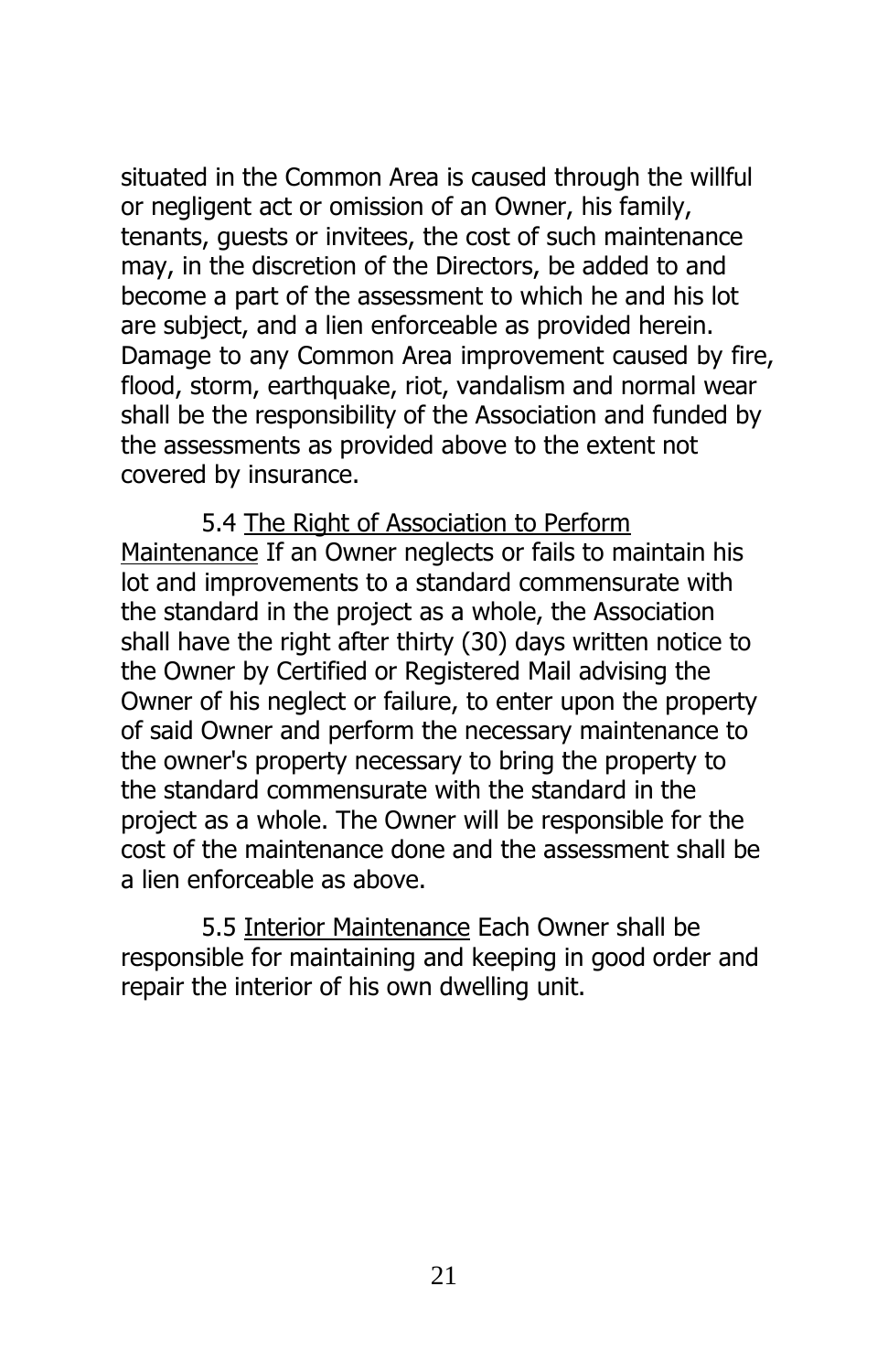## ARTICLE IV

#### <span id="page-21-1"></span>PROPERTY USE

#### <span id="page-21-0"></span>RESTRICTIONS

The following restrictions shall be applicable to the Property and shall be for the benefit of all present and future owners of the Property:

1.1 Unless written approval is first obtained from the Design Review Committee, no sign of any kind shall be displayed to public view on any building or building site on said property except one professional sign of not more than five square feet advertising the property for sale or rent, or signs, without size limit, used by the developer to advertise the property during the construction and sales period. If a property is sold or rented, any sign relating thereto shall be removed immediately, except that the Developer and only the Developer or its agent may post a "Sold" sign for a reasonable period following a sale.

1.2 No animals, livestock or poultry of any kind shall be raised, bred or kept on any part of said property, except dogs, cats, or other household pets, provided that such household pets are not kept, bred or maintained for any commercial purpose.

1.3 No part of said property shall be used or maintained as a dumping ground for rubbish, trash, garbage, or any other waste. No Garbage, trash or other waste shall be kept or maintained on any part of said property except in a sanitary container. All incinerators or other equipment for the storage or disposal of such material shall be kept in a clean and sanitary condition.

1.4 No noxious or offensive or unsightly conditions shall be permitted upon any part of said property, nor shall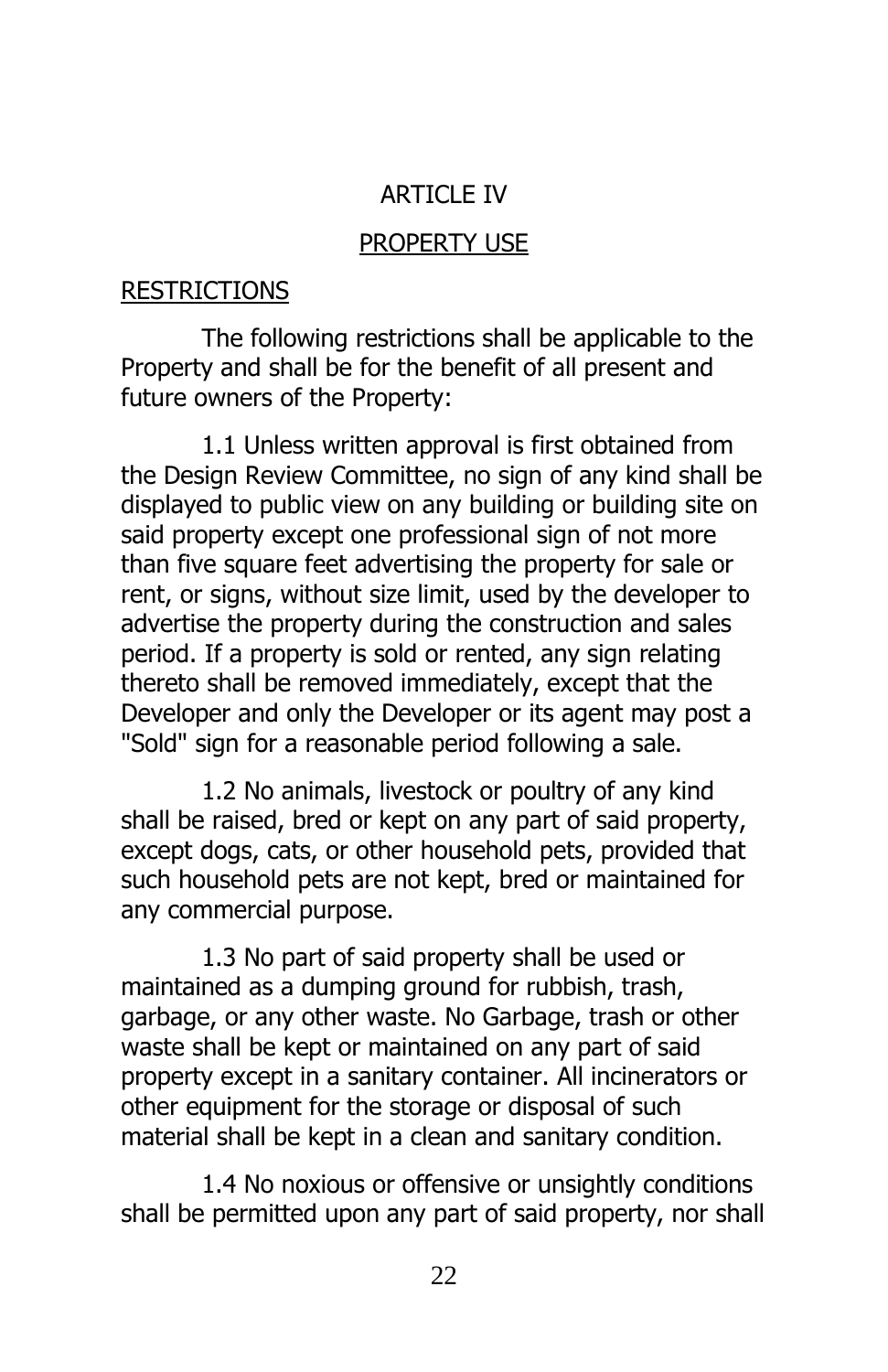anything be done thereon which may be or become an annoyance or nuisance to the neighborhood.

1.5 No trailer, mobile home, modular home, factory built dwelling, pre-fabricated house, motor home, campertruck, tent, garage, barn, shack, or other out-building shall at any time be used as a residence temporarily or permanently on any part of said property.

1.6 Parking of boats, trailers, motorcycles, trucks, truck campers and like equipment, shall not be allowed on any part of said property nor on public ways adjacent thereto excepting only within the confines of an enclosed garage. All other parking of equipment shall be prohibited except as approved in writing by the Design Review Committee. No junk cars or unsightly vehicles are allowed on the property.

1.7 No Owner shall remove or otherwise alter any plant or tree or any landscaping or improvement in any common or in any recreational area without the written consent of the Design Review Committee.

1.8 No exterior loudspeakers, portable exterior sound devices, window air conditioners, heat pumps, or other devices which create loud or consistent noxious noise shall be permitted. Quiet ductless heat pumps, when adequately screened and with piping and duct components painted may be installed if approved by the Design Review Committee.

1.9 A carport designed for the exclusive use of a lot shall be used only for parking of an operable vehicle or boat of less than fifteen (15) feet in length. No mechanical work shall be performed on any vehicle, and no machines, tools or equipment shall be used for any activity other than washing the vehicle shall be performed in a carport. Without limitation, nothing other than an operable vehicle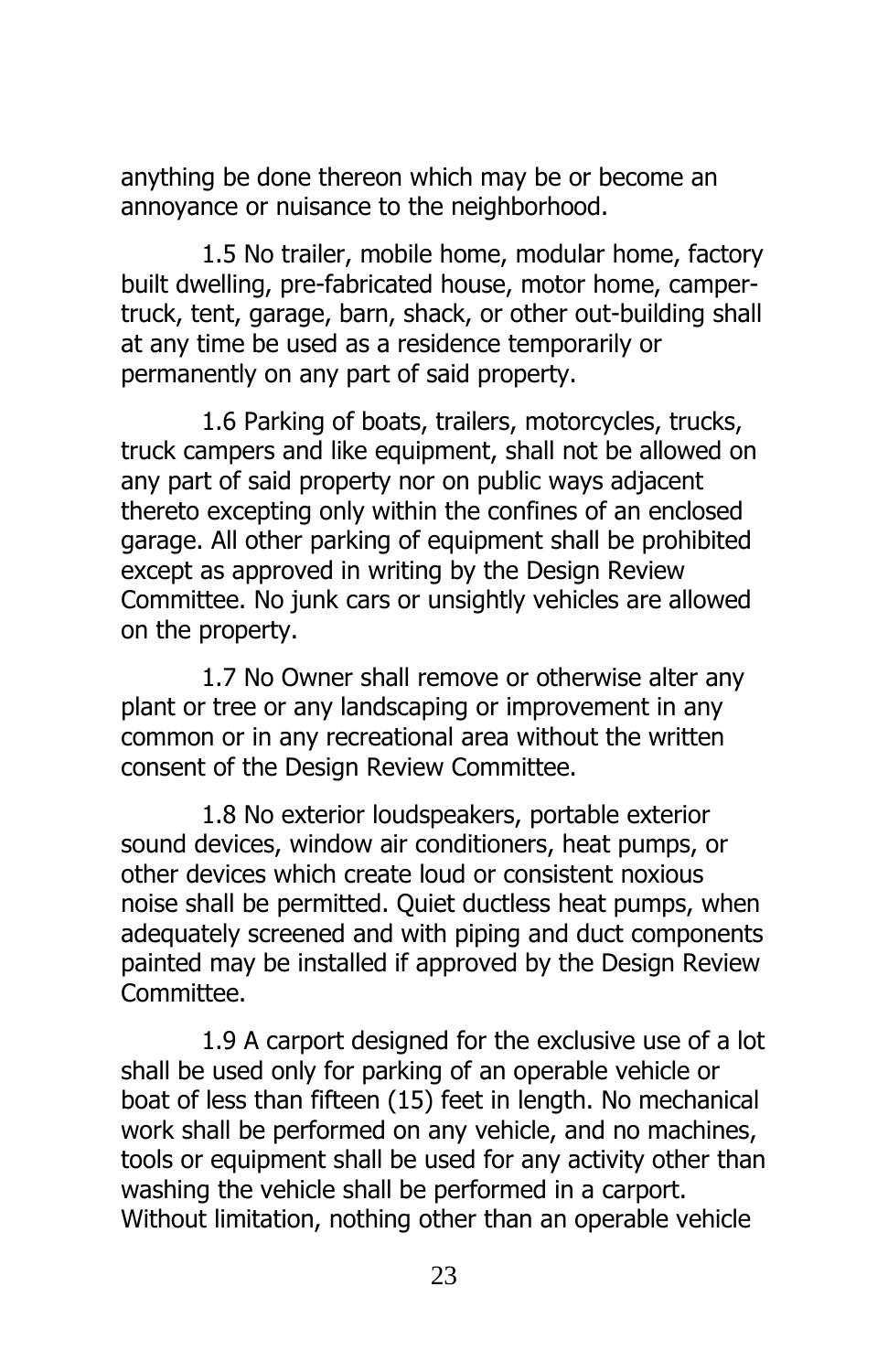or boat of less than fifteen (15) feet shall be stored in a carport except in an enclosed designated storage space located in a carport. The enclosed storage space shall be used only for storage of household items. Without limitation, no exposed or uncontained junk, trash, garbage, or other refuse or rags, paint, chemicals, gasoline, flammable, explosive, corrosive or poisonous substances shall be stored in a carport or its enclosed storage area.

1.10 All Owners are members of the Association and are entitled to an equal share in the rights and interest and privileges and obligations as such, including the right to use all recreational and other Common Areas owned by such Association subject to the rules and regulations and restrictions applicable thereto. Owners of the Lots listed in Article II, Section 3.4 above are the only owners entitled to the use and enjoyment of the specific individual Limited Common Areas as provided in Article II, Section 3.4.

1.11 Except within the Limited Common Area, all walks and streets are for the use of the members on an equal basis, subject to reasonable rules and regulations promulgated from time to time in writing by the Directors. It shall be the responsibility of each member to allow maximum ease of pedestrian and vehicular traffic by prohibiting automobile parking across or adjacent to sidewalks which would interfere with any member's use of the Common Area or access to his own lot. All walks and parking areas within the Limited Common Areas are for the use of the lot owners having an interest in that specific Common Area as shown in Article II, Section 3.4 herein above. Said special class of Owners shall not engage in any activity within the Limited Common Area which prevents other members entitled to use the area from using same.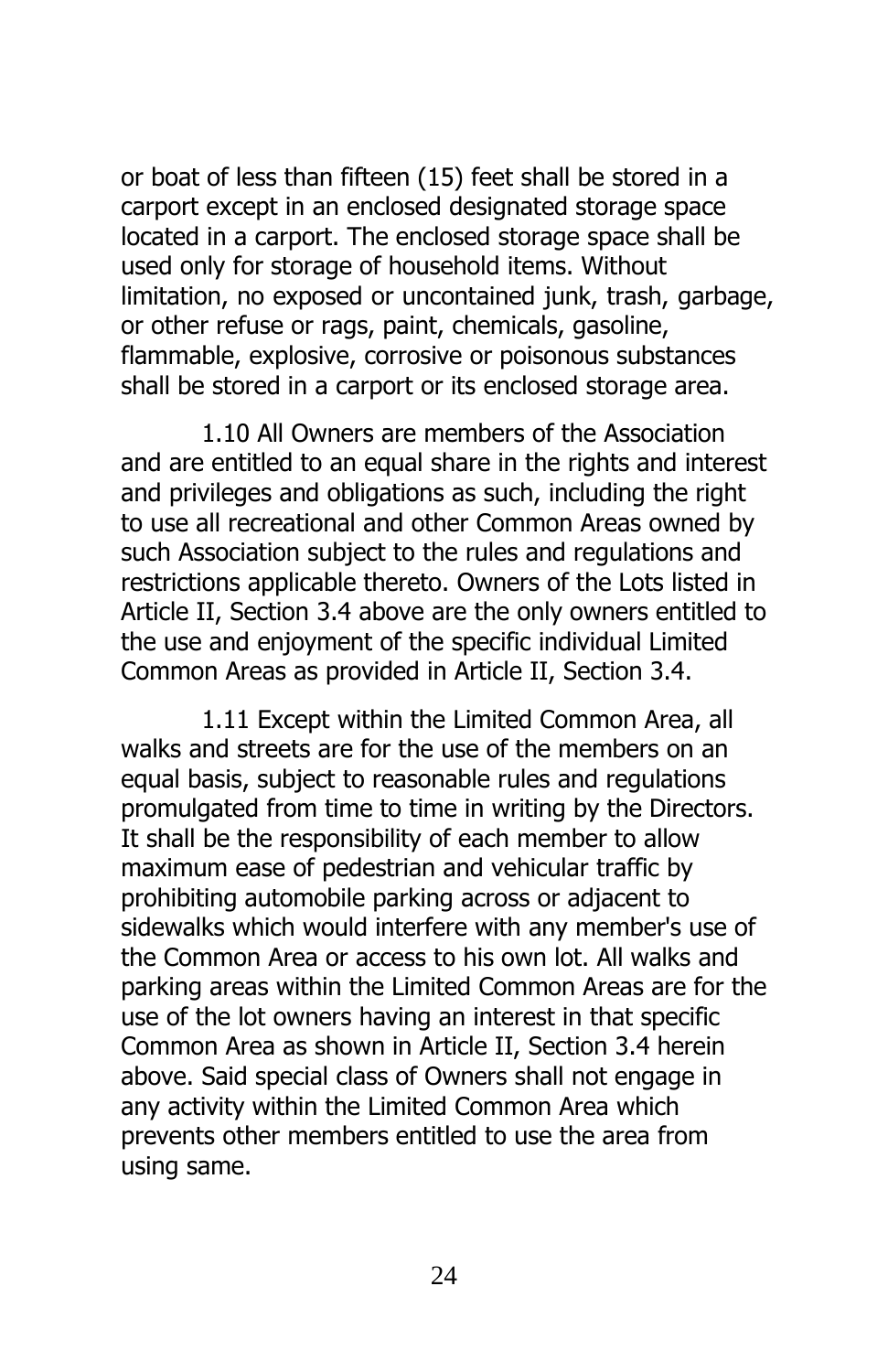1.12 Installation of satellite dishes and radio and/or television antennae is prohibited outside any building without written approval by the Design Review Committee.

1.13 The use of each dwelling unit is further restricted so that no management rental pool or group may operate to rent any combination of dwelling units located on the property.

#### <span id="page-24-0"></span>EASEMENTS

All conveyances of lots made by the Developer, and by all persons claiming by, and through, or under the Developer, shall be subject to the following easements whether or not the same be expressed in the instruments of conveyance:

2.1 An easement over and across all of the Common Areas of the property for the purpose of traveling by foot or conveyance or resting or otherwise being thereon.

2.2 An easement over and across all of the Limited Common Areas of the property for the purpose of traveling by foot or conveyance or resting or otherwise being thereon.

2.3 An easement over, under, across and upon all portions of the Common Areas and Limited Common Areas for the purpose of building, constructing and maintaining underground or concealed electric and telephone lines, water, sewer, storm drain lines, radio and television antennae and cables and other utilities and services nor or hereinafter commonly supplied by public utilities or municipal corporations. In utilizing this easement users shall be required to restore the area insofar as is reasonably practicable to the condition existing prior to the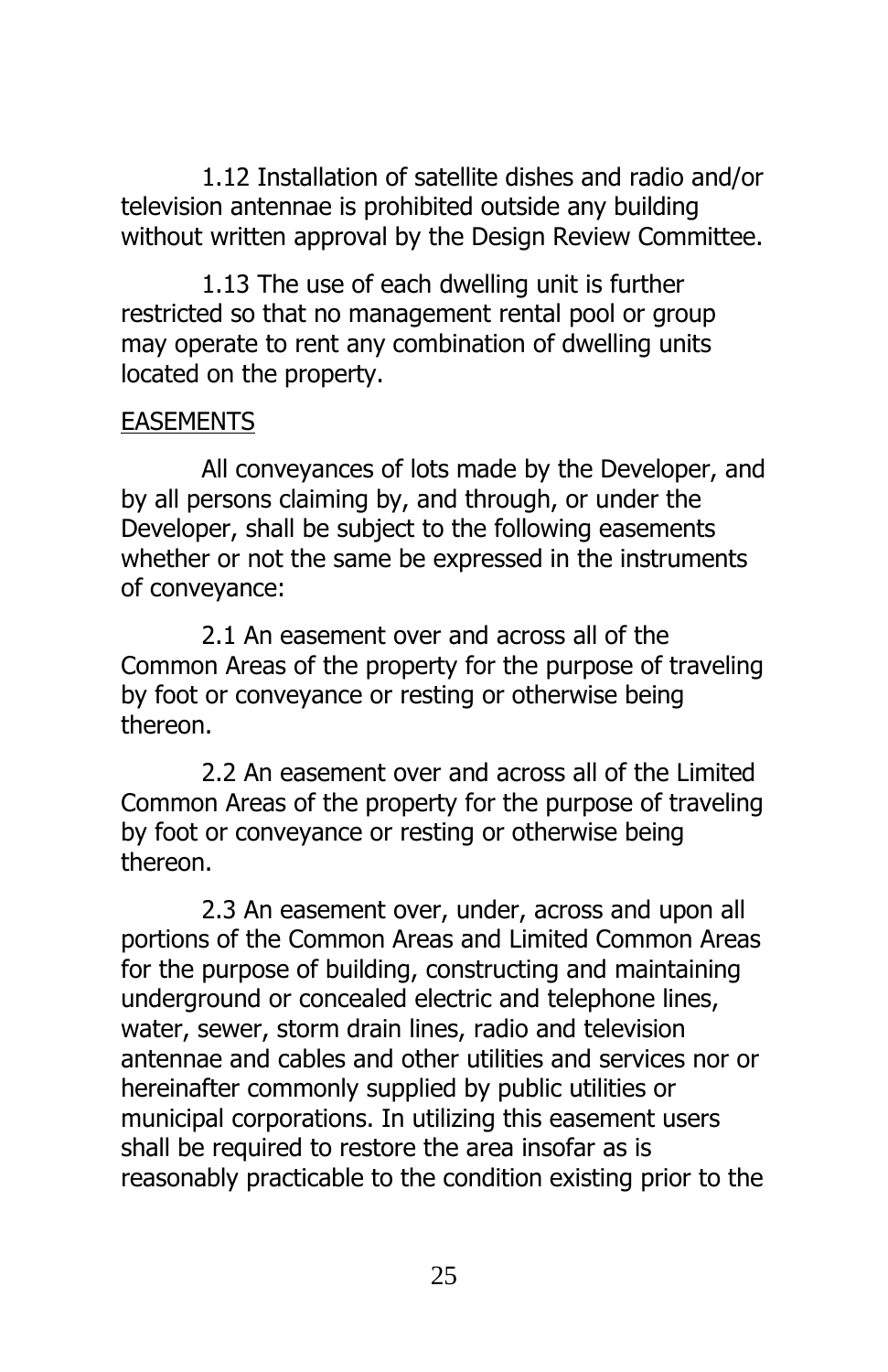use, all at the user's expense within a reasonable time after completing use.

2.4 An easement upon all Common Areas for constructing and maintaining thereon streets, driveways, community and recreational facilities, ornaments and statues, swimming pools, tennis courts, lawns, landscaping and planted areas thereon.

2.5 An easement upon all Limited Common Areas for constructing and maintaining thereon walkways, driveway and parking areas, community and recreational facilities, ornaments and statues, swimming pools, tennis courts, lawns, landscaping and planted areas thereon.

2.6 An easement to the owner of each cluster lot for the exclusive use of a designated carport and enclosed storage space located on the Limited Common Area appurtenant to said lot, as described in Article II, Section 3.4, for the exclusive use and benefit of that cluster lot owner.

2.7 Easements numbered 1, 3, and 4 are for the benefit of all members of the Association, their heirs, successors and assigns. Easements numbered 2 and 5 are for the benefit of the members and owners of lots having an interest in each specific Limited Common Area as set forth in Article II, Section 3.4 herein above, and also those lot owners' heirs, successors and assigns. All easements are also for the benefit of the Association.

#### <span id="page-25-0"></span>ARTICLE V

#### <span id="page-25-1"></span>GENERAL PROVISIONS

1. Enforcement The Association, or any Owner, or the owner of any recorded mortgage on any part of said property shall have the right to enforce, by any proceeding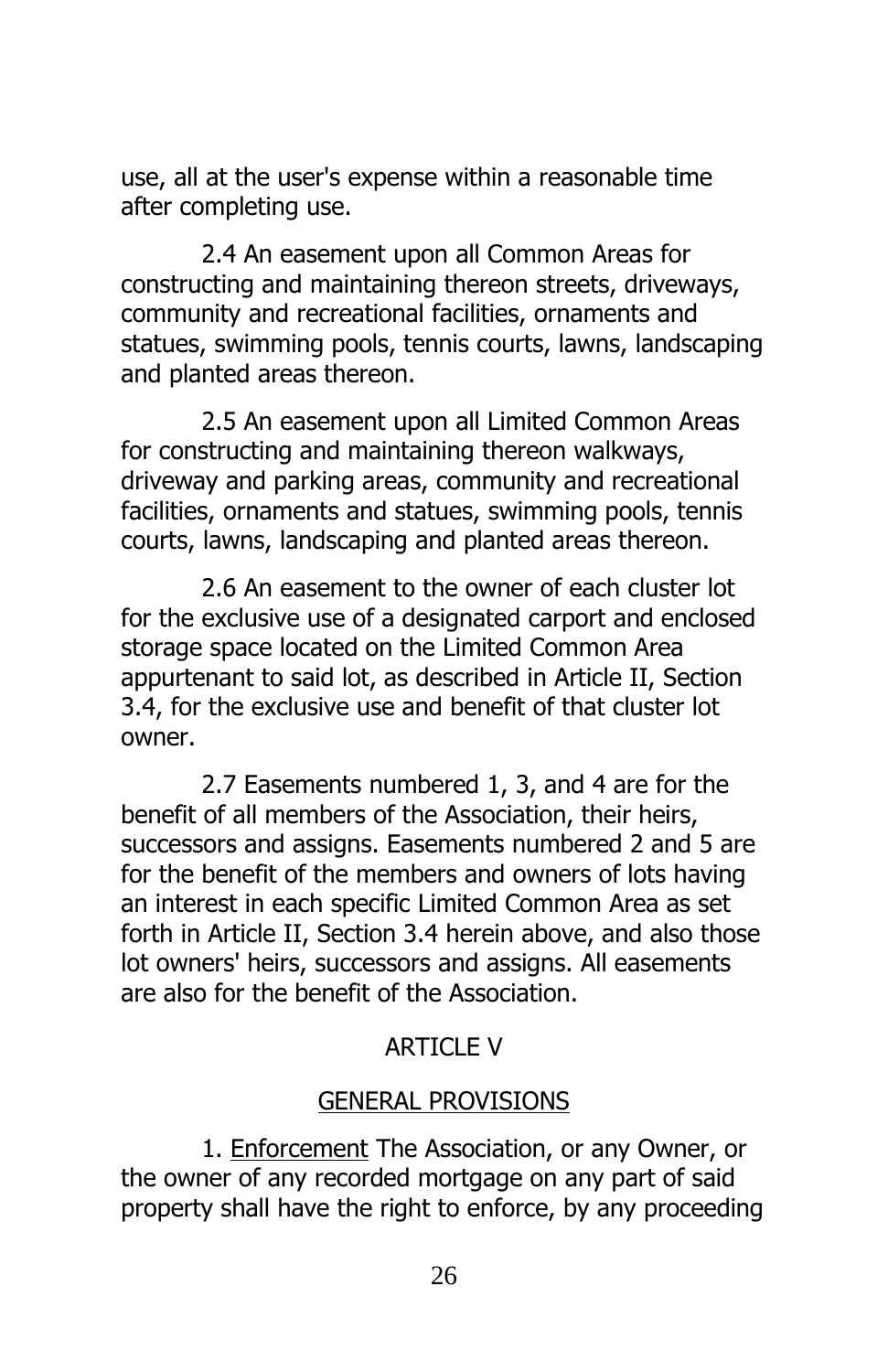at law or in equity, all restrictions, conditions, covenants, reservations, easements, liens and charges now or thereafter imposed by the provisions of the Declaration. Failure by the Association, or by any Owner to enforce any covenant or restriction herein contained shall in no event be deemed a waiver of the right to do so thereafter.

2. Severability Invalidation of any one of these covenants or restrictions by judgment or court order shall remain and shall in no wise affect any other provision which shall remain in full force and effect.

- <span id="page-26-1"></span><span id="page-26-0"></span>3. Amendments
- 3.1 New Proposed. Amendments to these CC&Rs shall be proposed by either a majority of the Board of Directors or by Owners holding thirty percent (30%) or more of the voting rights. A proposed amendment must be reduced to writing and shall be included in the notice of any meeting at which action is to be taken thereon or attached to any request for consent to the amendment.
- 3.2 Approval Required. Except as otherwise may be provided in these CC&Rs, any of the covenants and restrictions of these CC&Rs except for the easements granted above may be amended if such amendment is approved by seventy-five percent (75%) of the members of the Association.
- 3.3 Recordation. All amendments shall become effective when reduced to writing, executed by the appropriate Association officers and recorded in the Lincoln County Deed Records.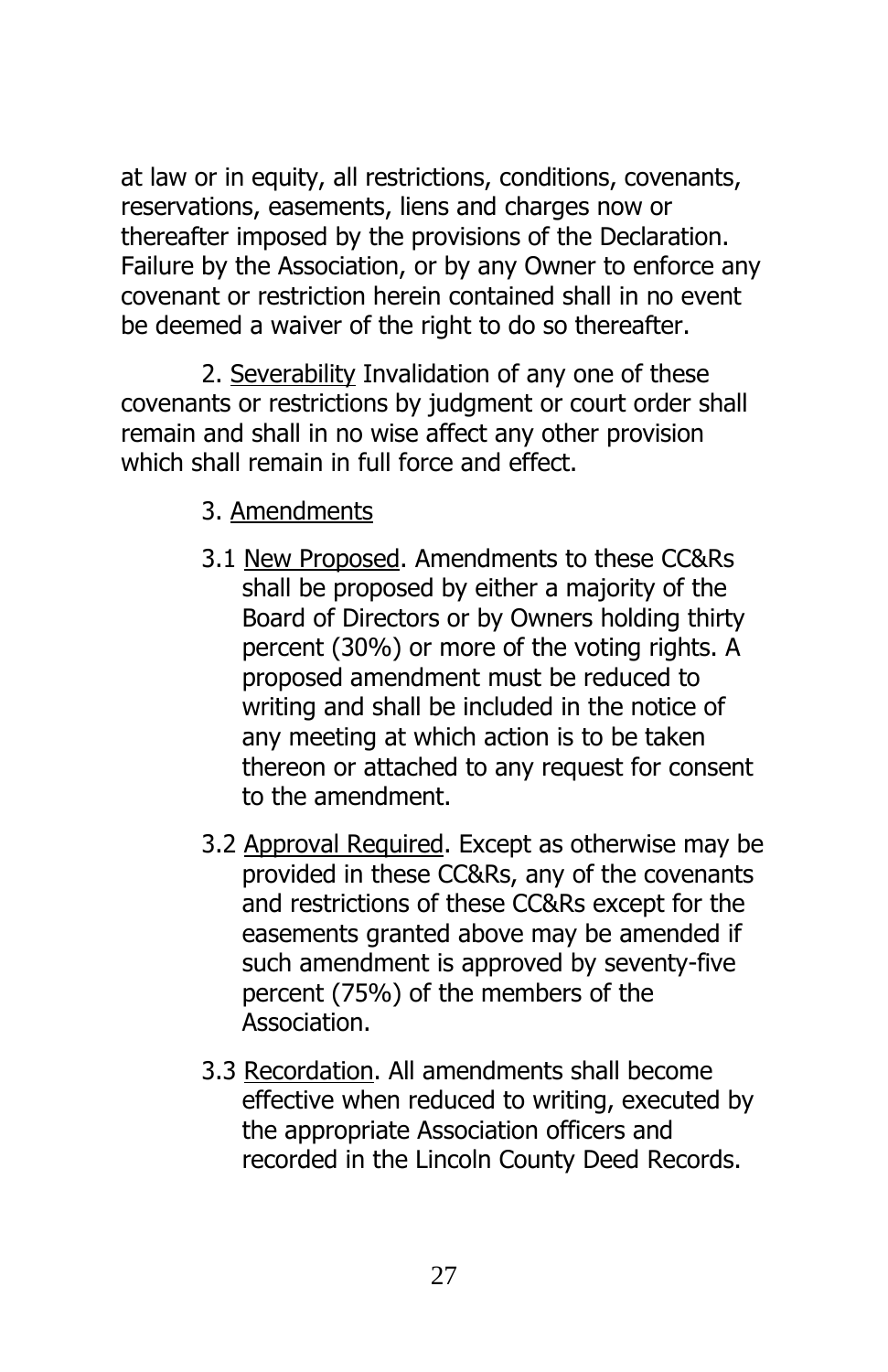<span id="page-27-0"></span>4. No Right of Reversion Nothing contained in these CC&Rs, or in any form of deed which may be used by Developer, or its successors and assigns, in selling said Property, or any part thereof, shall be deemed to vest or reserve in Developer or the Association any right of reversion.

<span id="page-27-1"></span>5. Benefit of Provisions; Waiver The provisions contained in these CC&Rs shall bind and inure to the benefit of and be enforceable by Developer, the Association, and the Owner or Owners of any portion of said property, and their heirs and assigns, and each of their legal representatives, and failure by Developer or by the Association or by any of their property owners or their legal representatives, heirs, and successors or assigns, to enforce any of such conditions, restrictions or charges herein contained shall in no event be deemed a waiver of the right to do so.

<span id="page-27-2"></span>6. Assignment By Developer. Any or all rights, powers, and reservations of Developer herein contained may be assigned to the Association or to any other corporation or association which is now organized or which may hereinafter be organized and which will assume the duties of Developer hereunder pertaining to the particular rights, powers and reservations assigned; and upon any such corporation or association evidencing its intent in writing to accept any such assignment, and assume such duties, it shall, to the extent of such assignment, have the same rights and powers and be subject to the same obligations and duties as are given and assumed by developer herein. All rights of Developer herein reserved or created shall be held and exercised by the undersigned alone, so long as they own any interest in any portion of the Property.